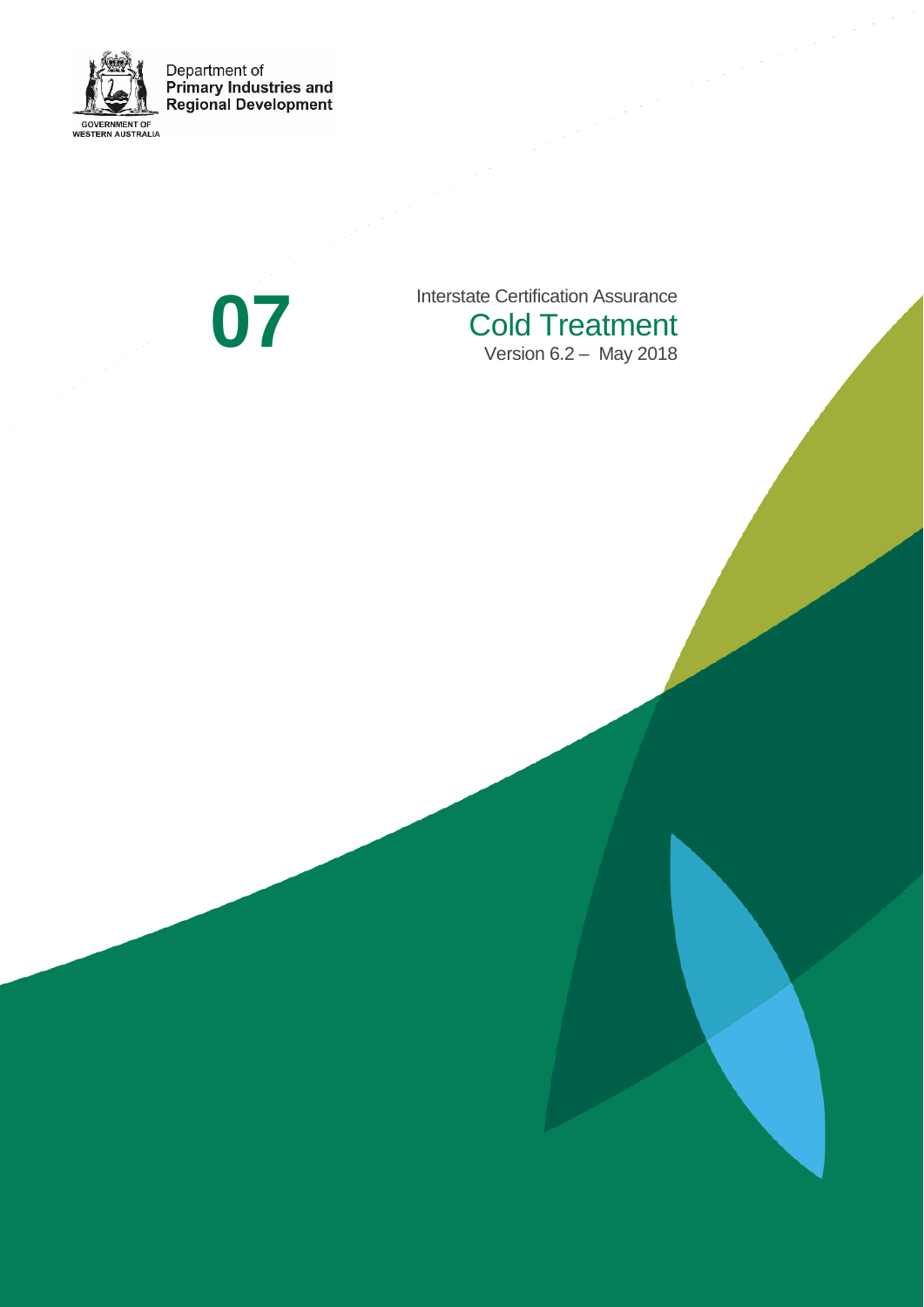# Revision Register

| <b>Issue Number</b> | Date of Issue | <b>Amendments</b>                                 |
|---------------------|---------------|---------------------------------------------------|
| 1.0                 | 28/8/02       | Initial issue                                     |
| 2                   | 25/9/02       | Page 14 of 23 (section 7.4.2 & 7.4.3)             |
| 3                   | 27/8/03       | All pages                                         |
| $\overline{4}$      | 1/9/04        | Plant Health Assurance Certificate (Attachment 2) |
| 5                   | 11/10/04      | All pages review and formatting                   |
| 6                   | 2/8/05        | Amendment to section 6.                           |
| 6.1                 | 2/7/07        | Amendment to section 7.11.2 (a) & (b))            |
| 6.2                 | 23/5/18       | All pages review and formatting                   |

## Important disclaimer

The Chief Executive Officer of the Department of Primary Industries and Regional Development and the State of Western Australia accept no liability whatsoever by reason of negligence or otherwise arising from the use or release of this information or any part of it.

Copyright © Department of Primary Industries and Regional Development, 2018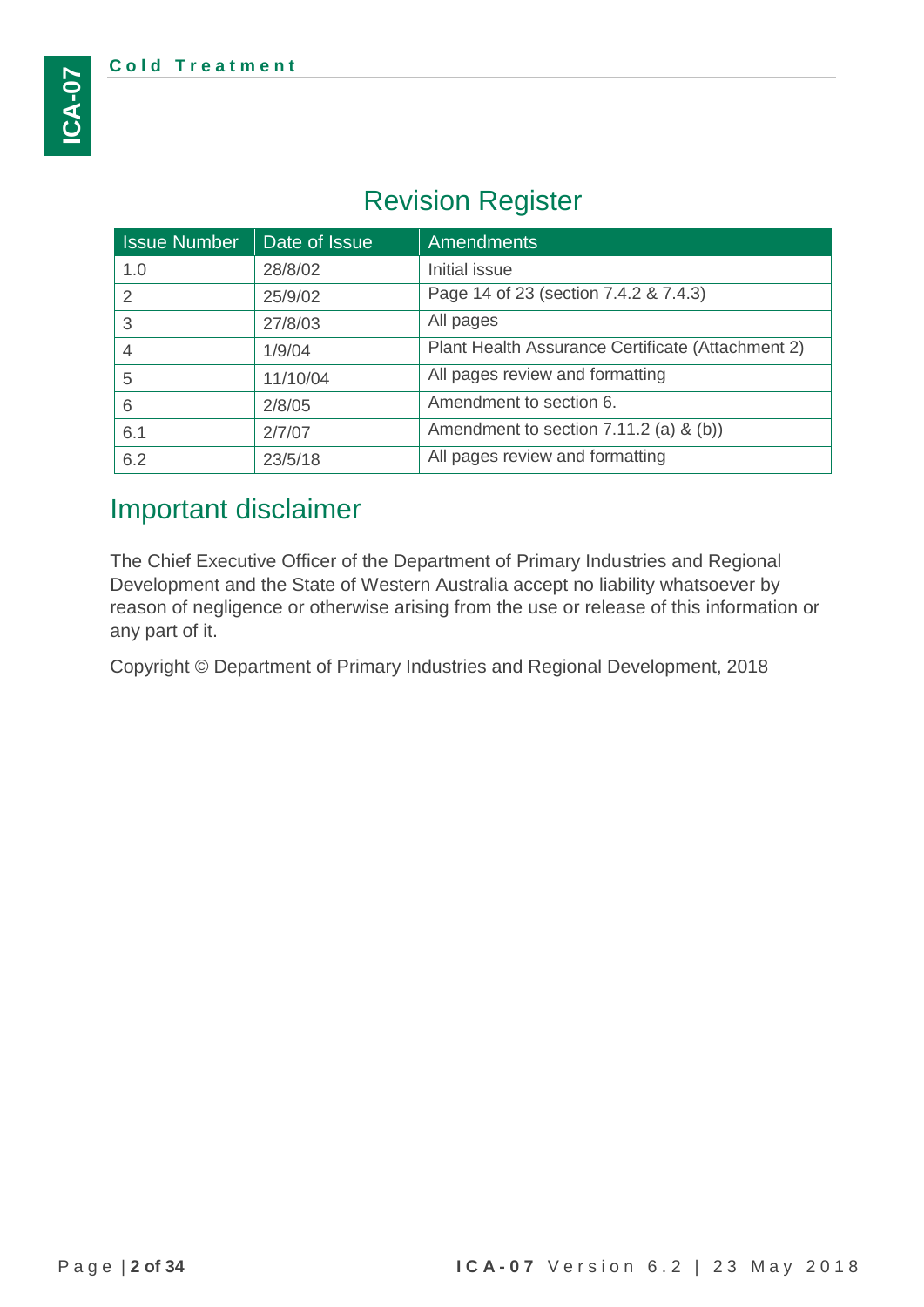# Contents

| 1. |       |  |
|----|-------|--|
| 2. |       |  |
| 3. |       |  |
| 4. |       |  |
| 5. |       |  |
|    |       |  |
| 6. |       |  |
| 7. |       |  |
|    | 7.1   |  |
|    | 7.1.1 |  |
|    | 7.1.2 |  |
|    | 7.1.3 |  |
|    | 7.2   |  |
|    | 7.3   |  |
|    | 7.3.1 |  |
|    | 7.3.2 |  |
|    | 7.3.3 |  |
|    | 7.3.4 |  |
|    | 7.3.5 |  |
|    | 7.4   |  |
|    | 7.4.1 |  |
|    | 7.4.2 |  |
|    | 7.4.3 |  |
|    | 7.5   |  |
|    | 7.6   |  |
|    | 7.7   |  |
|    | 7.8   |  |
|    | 7.8.1 |  |
|    | 7.9   |  |
|    | 7.9.1 |  |
|    | 7.9.2 |  |
|    | 7.9.3 |  |
|    | 7.10  |  |
|    | 7.11  |  |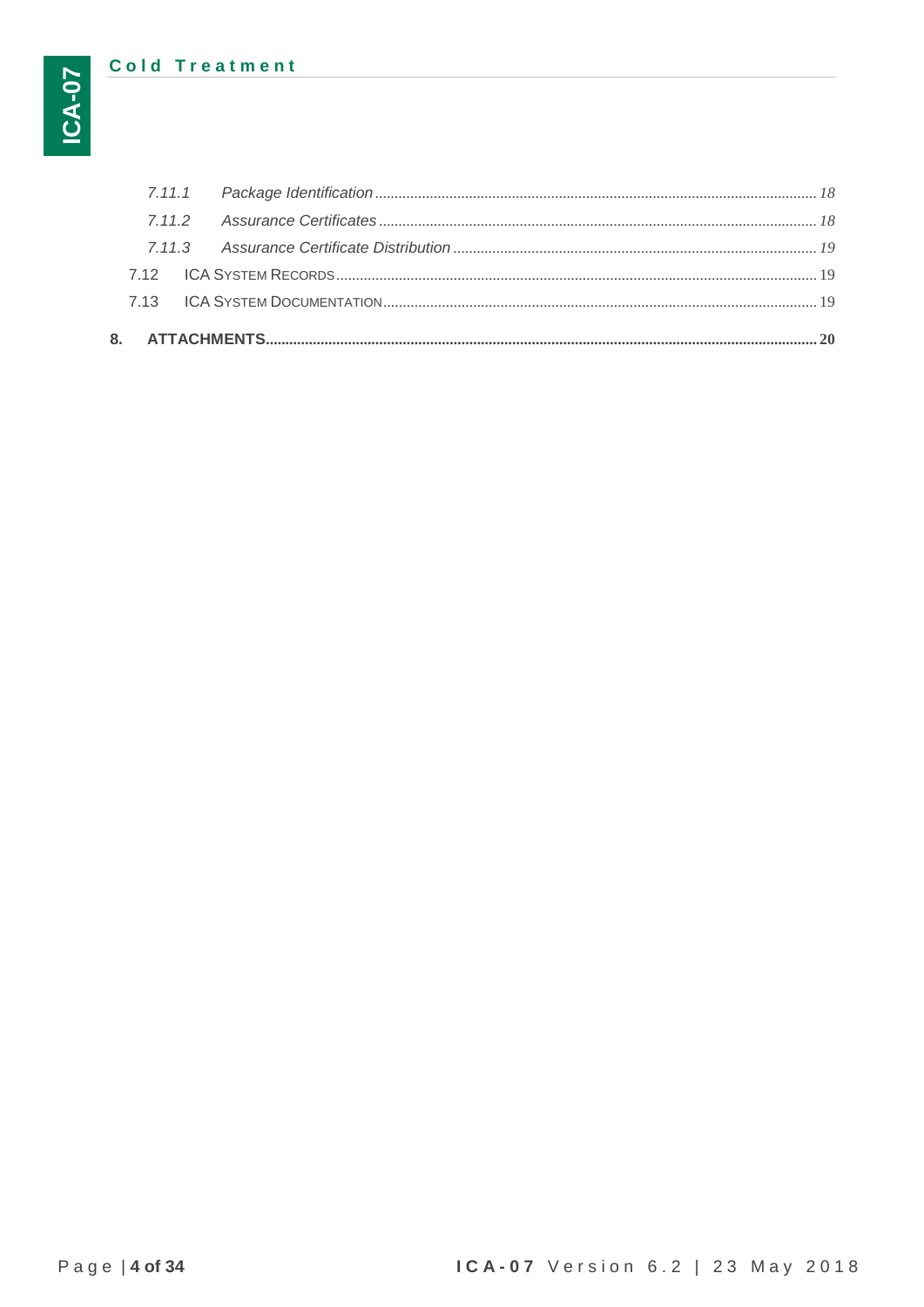# <span id="page-4-0"></span>1. PURPOSE

The purpose of this procedure is to describe -

- (a) the principles of operation, design features and standards required for cold treatment facilities; and
- (b) the responsibilities and actions of personnel;

that apply to the certification of cold treatment of fruit for fruit fly under an Interstate Certification Assurance (ICA) arrangement.

## <span id="page-4-1"></span>2. SCOPE

This procedure covers certification of cold treatment of fruit for fruit fly by a Business operating under an ICA arrangement in Western Australia.

Pest: Mediterranean fruit fly (*Ceratitis capitate*) and Queensland fruit fly (*Bactrocera tryioni*)

Product: Mediterranean and Queensland fruit fly host produce

Location: All Jurisdictions

This procedure is applicable where any of the requirements specified in 6. Requirement are a specified entry condition of an interstate authority.

This procedure is separated into two (2) sections:

- 1. Part A covering cold treatment activities, and
- 2. Part B covering packer activities.

Certification of cold treatment under this Operational Procedure may not be an accepted quarantine entry condition for all produce to all intrastate and interstate markets.

Some intrastate or interstate markets may require additional quarantine certification for pests and diseases other than fruit fly as a condition of entry.

It is the responsibility of the business consigning the produce to ensure compliance with all applicable quarantine requirements.

Information on intrastate and interstate quarantine requirements can be obtained from the ICA Supervisor for your district.

## <span id="page-4-2"></span>3. REFERENCES

WI-QA015 Guidelines for Completion of Plant Health Assurance **Certificates**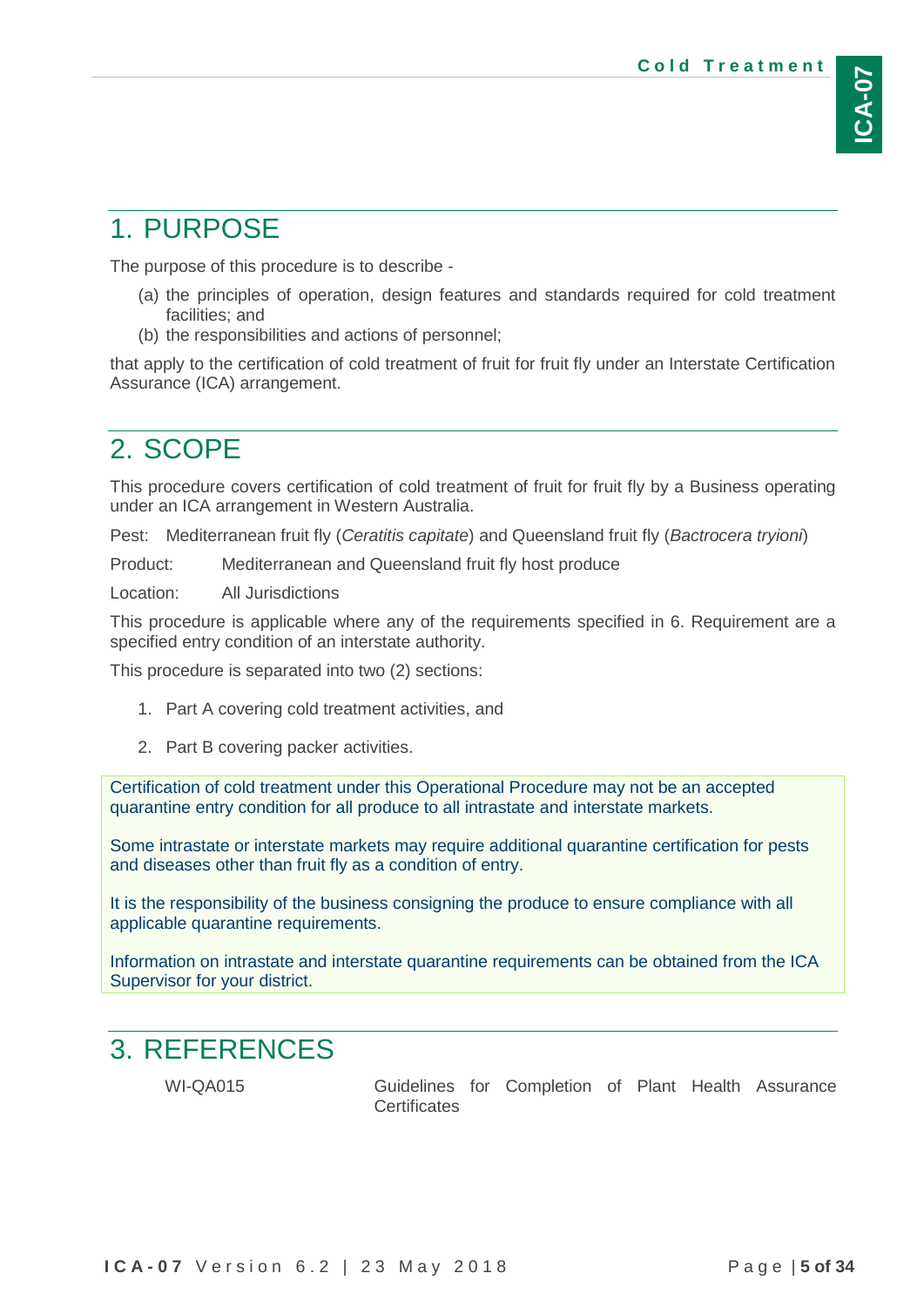## <span id="page-5-0"></span>4. DEFINITIONS

- accredit means to accredit persons to issue Plant Health Assurance Certificates under the *Biosecurity and Agriculture Management Act 2007*. Accrediting Authority means the Department of Primary Industries and Regional Development, Western Australia . Application **Accreditation** for means an Application for Accreditation of a Business for an Interstate Certification Assurance (ICA) Arrangement Assurance Certificate means a Plant Health Assurance Certificate. Authorised Signatory means an officer of an ICA accredited Business whose name and specimen signature is provided as an authorised signatory with the Business's Application for Accreditation. Business means the legal entity responsible for the operation of the facility and ICA arrangement detailed in the Business's Application for Accreditation. Certification Assurance means a voluntary arrangement between Department of Department of Primary Industries and Regional Development, Western Australia and a Business that demonstrates effective in-house quality management and provides assurance through documented procedures and records that produce meets specified requirements. certified/certification means covered by a valid Plant Health Assurance Certificate. cold treatment means the maintenance of produce at specified cold temperatures over a specified time to control possible fruit fly infestation. facility means the location where the cold treatment and/or postharvest packing and certification operations covered by the ICA arrangement are carried out. fruit fly means Mediterranean fruit fly. ICA means Interstate Certification Assurance. Inspector means an inspector appointed under the Biosecurity and Agriculture Management Act 2007. Interstate Certification means a system of Certification Assurance developed to Assurance meet the requirements of State and Territory governments for the certification of produce for interstate and intrastate quarantine purposes. Mediterranean fruit fly means all stages of the species *Ceratitis capitata* nonconformance means a nonfulfilment of a specified requirement.
- Tasmania only means the section only applies to consignments being consigned to Tasmania.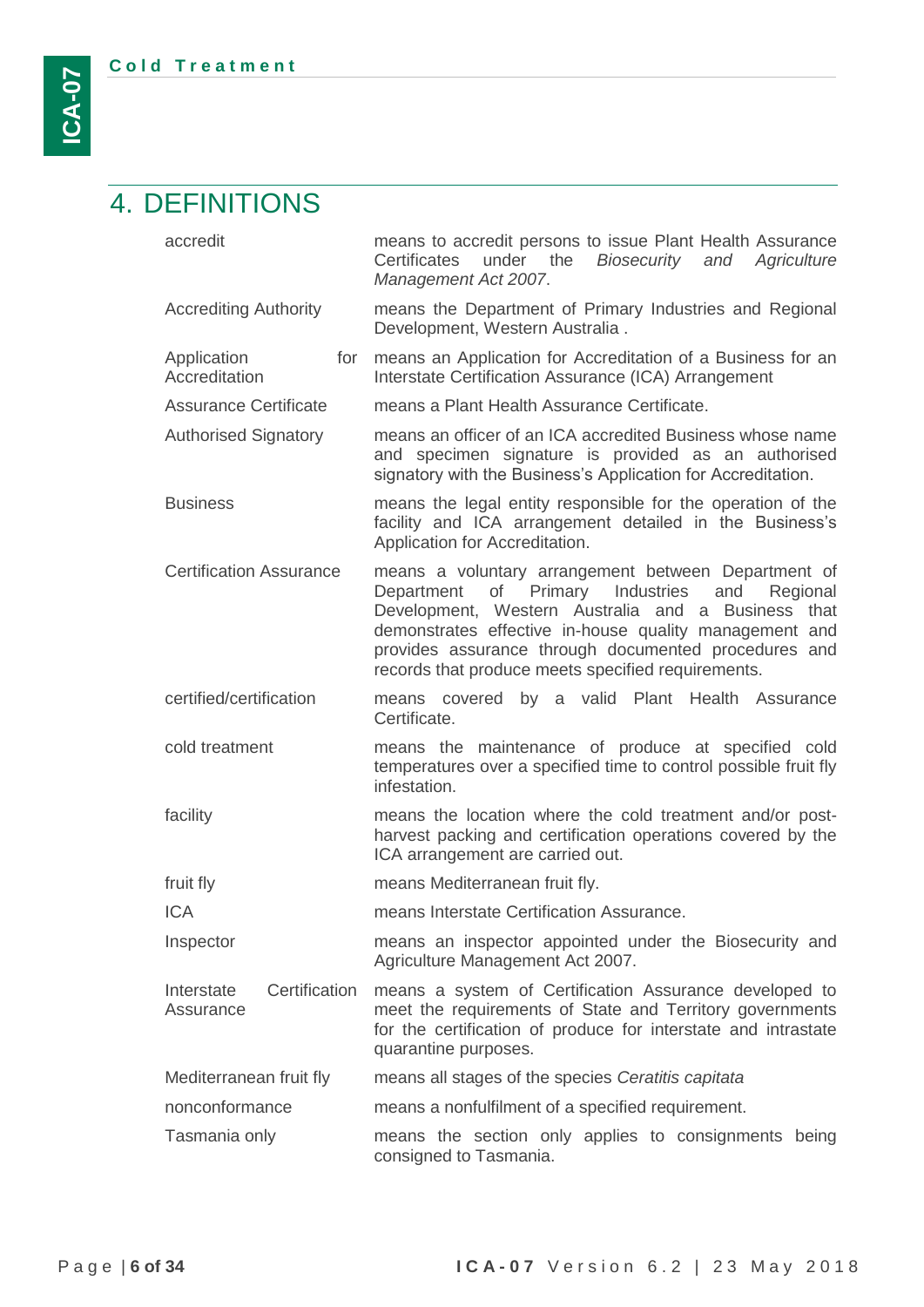treatment lot means a discrete quantity of produce collected in a coldroom and cold treated together as a unit.

treatment lot number means a unique number or alpha-numeric code that identifies a treatment lot and the coldroom and facility in which it was treated.

# <span id="page-6-0"></span>5. RESPONSIBILITY

These position titles have been used to reflect the responsibilities of staff under the ICA arrangement. These positions may not be present in all Businesses, or different titles may be used for staff who carry out these responsibilities. In some Businesses one person may carry out the responsibilities of more than one position. Staff responsible for these process control activities are called "Nominated Persons"

The **Certification Controller** is responsible for -

- representing the Business during audits and other matters relevant to ICA accreditation;
- training staff in their duties and responsibilities under this Operational Procedure;
- ensuring the Business and its staff comply with their responsibilities and duties under this Operational Procedure;

**PART A** (covering cold treatment)

- ensuring the Business has current accreditation for an ICA arrangement under Part A of this Operational Procedure (refer [7.1\)](#page-7-2);
- if the cold treatment facility has more than one coldroom used for cold treatment, maintaining a facility plan for each facility in which fruit is cold treated for certification under this Operational Procedure (refer [7.2\)](#page-9-1)
- ensuring coldrooms and temperature sensing and recording equipment conforms to the requirements of this Operational Procedure (refer [7.3\)](#page-9-2);

**PART B** (covering fruit receival, packing and certification)

- ensuring the Business has current accreditation for an ICA arrangement under Part B of this Operational Procedure (refer [7.1\)](#page-7-2);
- ensuring all fruit received for packing and/or certification under Part B of this Operational Procedure are sourced from a Business accredited under Part A and, if applicable, are accompanied by a valid Cold Treatment Declaration (refer [7.8\)](#page-15-0);
- overseeing the packing of fruit for certification under this Operational Procedure (refer [7.9\)](#page-15-2);
- maintaining packing records for all certified fruit that allows trace back of fruit to the original treatment lot and Coldroom Loading and Treatment Record or Cold Treatment Declaration (refer [7.9.1\)](#page-15-3).

The **Treatment Operator** is responsible for -

- calibrating temperature sensors and recording equipment (refer [7.3.5\)](#page-11-0);
- maintaining temperature sensing and recording equipment calibration test records (refer [7.3.5\)](#page-11-0);
- loading the coldroom, placement of temperature sensors and oversight of cold treatment and temperature recording (refer [7.4\)](#page-11-1);
- maintaining cold treatment records (refer [7.5\)](#page-13-1).

The **Authorised Dispatcher** is responsible for -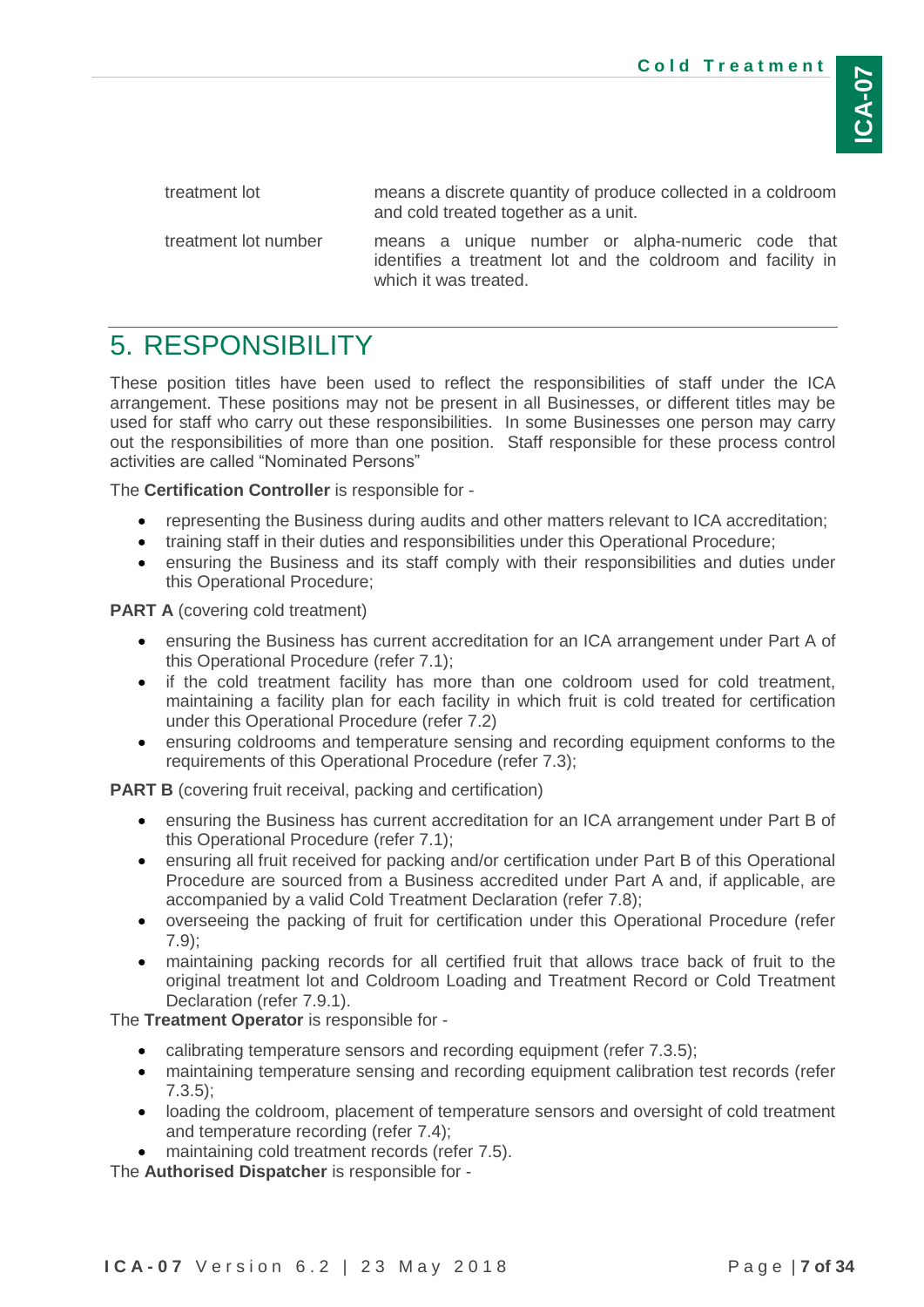- ensuring all packages covered by an Assurance Certificate issued by the Business under this Operational Procedure are identified (refer [7.11.1\)](#page-17-1);
- maintaining copies of all Assurance Certificates issued by the Business under the ICA arrangement (refer [7.11.3\)](#page-18-0).

**Authorised Signatories** are responsible for -

 ensuring, prior to signing and issuing an Assurance Certificate, that produce covered by the certificate has been prepared in accordance with the Business's ICA arrangement and that the details on the certificate are true and correct in every particular (refer [7.11.2\)](#page-17-2).

## <span id="page-7-0"></span>6. REQUIREMENT

Produce certified under this Operational Procedure must be subjected to cold treatment in an approved facility in accordance with one of the following treatment schedules.

| Temperature                     | Minimum Number of Days |
|---------------------------------|------------------------|
| $0.0^{\circ}C \pm 0.5^{\circ}C$ | 14                     |
| $1.0^{\circ}C \pm 0.5^{\circ}C$ | 16 (Lemons14)          |
| $2.0^{\circ}$ C $\pm$ 0.5°C     | 18 (Lemons16)          |
| $3.0^{\circ}$ C $\pm$ 0.5°C     | 20 (Lemons18)          |

Fruits that have been subjected to cold treatment include kiwifruit, pome fruit, stonefruit, citrus and grapes. Most tropical and some temperate fruits are susceptible to cold injury and are not suitable for cold treatment.

If in doubt as to whether a specific cold treatment time/temperature regime is harmful to the quality or condition of a particular commodity, check with experienced persons such as departmental officers for any available information. Testing of small quantities is recommended.

Department of Department of Primary Industries and Regional Development, Western Australia accepts no responsibility for any damage to produce from this treatment.

Department of Department of Primary Industries and Regional Development, Western Australia and interstate quarantine authorities maintain the right to inspect certified produce at any time and to refuse to accept a certificate where produce is found not to comply with specified requirements.

## <span id="page-7-1"></span>7. PROCEDURE

## <span id="page-7-2"></span>**7.1 Accreditation**

#### <span id="page-7-3"></span>**7.1.1 Application for Accreditation**

A Business seeking accreditation for an ICA arrangement under this Operational Procedure shall make application for at least 10 working days prior to the intended date of commencement of treatment of produce.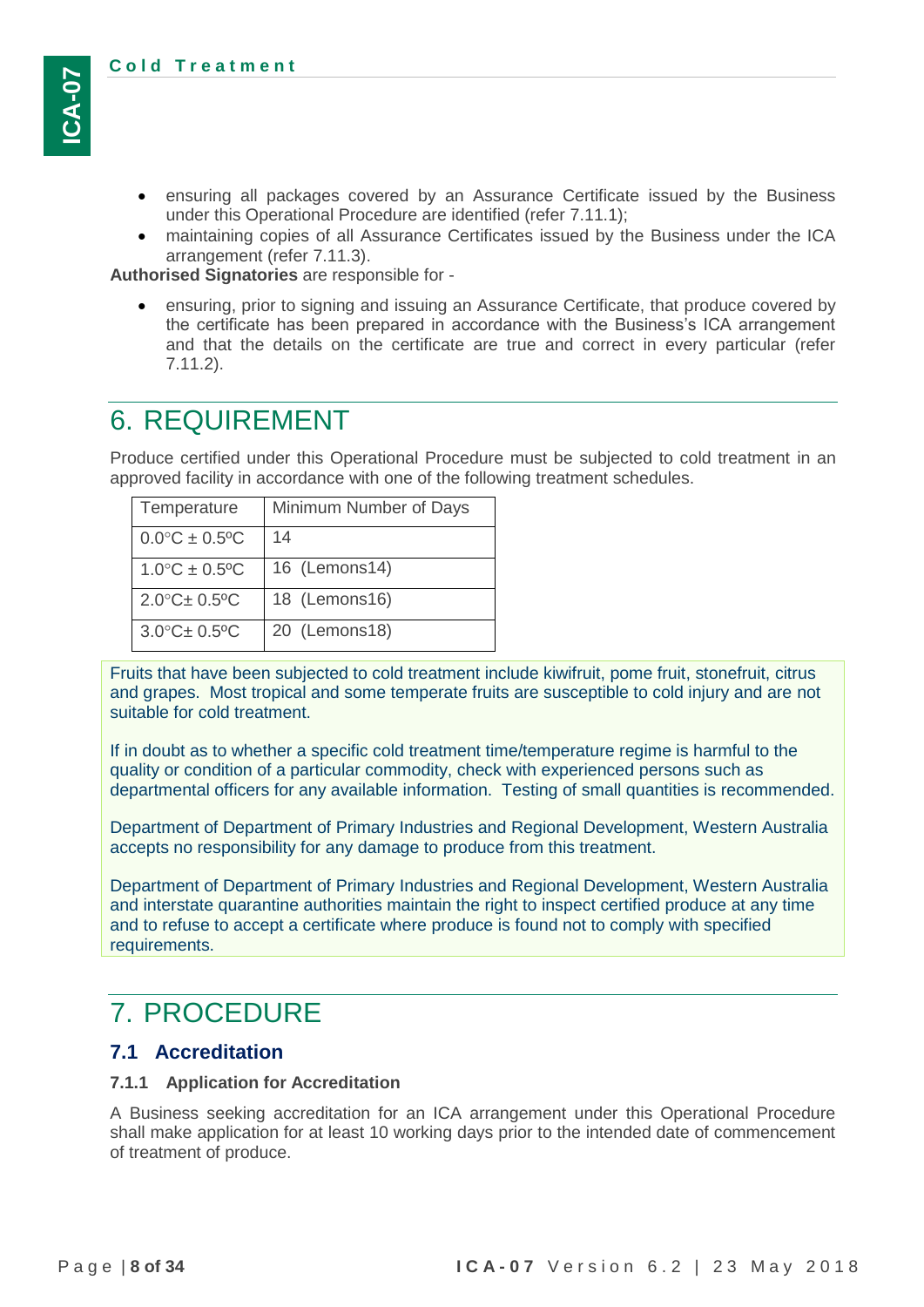If the Business cold treats fruit for packing and certification by another Business, then Part A is indicated on the application and a Facility Plan attached.

If the Business only packs and certifies fruit cold treated by other businesses, then Part B is indicated on the application.

If the Business cold treats, packs and certifies fruit then Part A and Part B are indicated on the application and a Facility Plan attached.

### <span id="page-8-0"></span>**7.1.2 Audit Process**

### **Initial Audit**

Prior to accrediting a Business, an Inspector carries out an initial audit of the Business to verify the ICA system is in place and capable of operating in accordance with the requirements of the Operational Procedure, and the system is effective in ensuring compliance with the specified requirements of the ICA arrangement.

On completion of a successful initial audit, applicants will be granted provisional accreditation and posted a Certificate of Accreditation (refer [7.1.3](#page-9-0) Certificate [of Accreditation\)](#page-9-0).

Any changes to to the scope, equipment, procedures or nominated persons list as documented at the initial audit will constitute a nonconformance unless the Business has written permission from the ICA Officer, Department of Department of Primary Industries and Regional Development, Western Australia to make the changes.

#### **Compliance Audits**

Compliance audits are conducted to verify that the ICA system continues to operate in accordance with the requirements of the Operational Procedure.

Compliance audits are, wherever practical, conducted when the ICA system is operating.

A compliance audit is conducted within four weeks of the commencement of treatment following the initial audit and accreditation of the Business.

On completion of a successful compliance audit, annual accreditation is granted to cover the current season, up to a maximum of twelve months from the date of provisional accreditation, and a new Certificate of Accreditation issued (refer [7.1.3](#page-9-0) Certificate [of Accreditation\)](#page-9-0).

A compliance audit is conducted between six and nine months after the date of accreditation for an ICA arrangement that operates for more than six months of the year.

Unscheduled compliance audits may be conducted at any time to investigate reported or suspected nonconformances or on a random sampling basis.

#### **Re-Accreditation**

Accredited Businesses are required to re-apply for accreditation each year the business seeks to operate under the ICA arrangement. Businesses seeking re-accreditation must lodge a renewal application prior to accreditation lapsing, or if accreditation has lapsed, prior to commencing further treatment and certification of produce under the ICA arrangement.

A compliance audit is conducted each year within twelve weeks of the Business commencing treatment of produce following re-accreditation.

A compliance audit is conducted between six and nine months after the date of re-accreditation for an ICA arrangement that operates for more than six months of the year.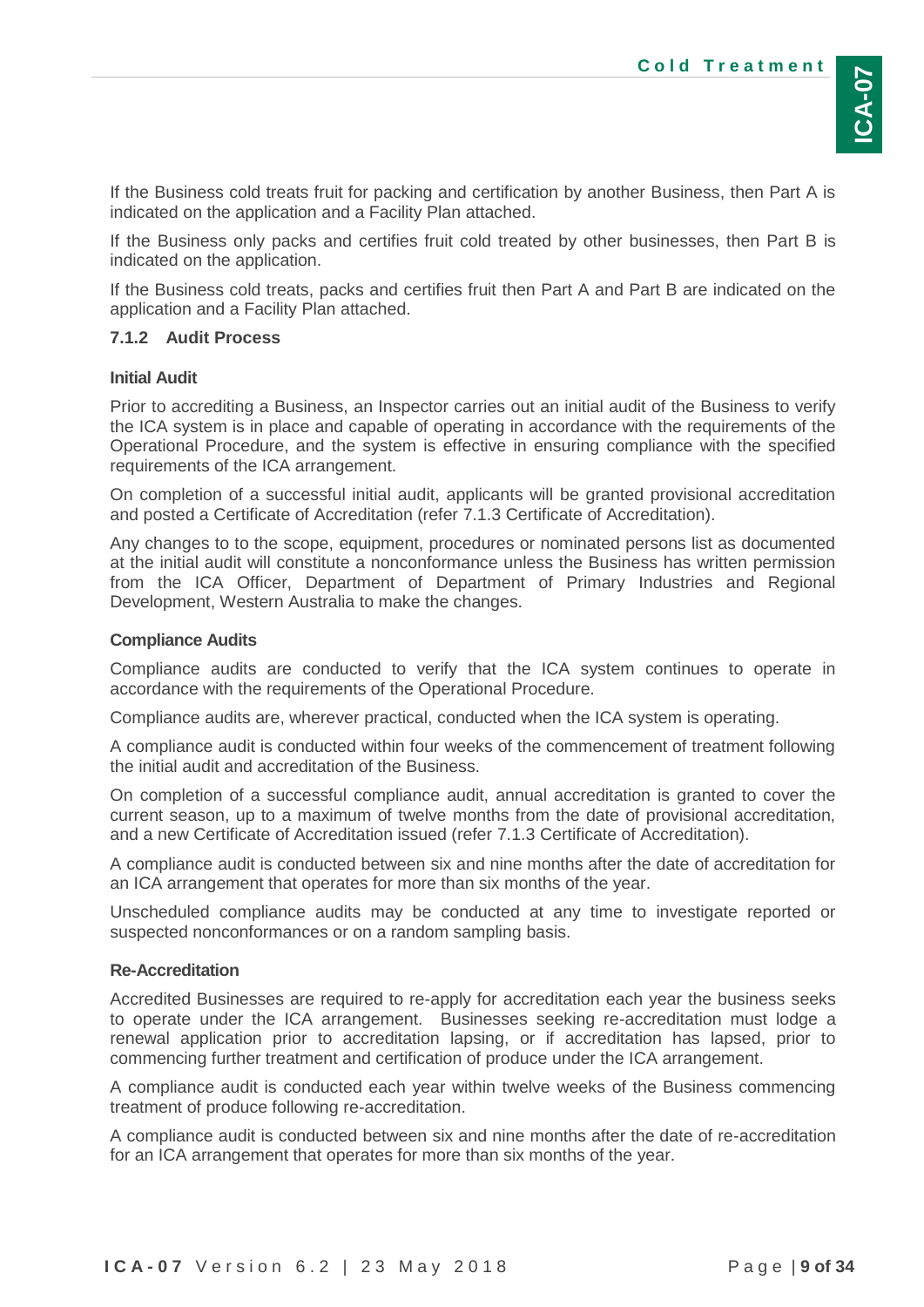### <span id="page-9-0"></span>**7.1.3 Certificate of Accreditation**

An accredited Business will receive a *Certificate of Accreditation for an Interstate Certification Assurance Arrangement* detailing the scope of the arrangement including –

- the facility location;
- the Operational Procedure;
- any restrictions on the accreditation such as the type of produce covered;
- the period of accreditation.

The Business must maintain a current Certificate of Accreditation and make this available on request by an Inspector

A Business may not commence or continue certification of produce under the ICA arrangement unless it is in possession of a valid and current Certificate of Accreditation for the procedure and produce type covered by the Assurance Certificate.

## **PART A - (Covers cold treatment)**

## <span id="page-9-1"></span>**7.2 Facility Plan**

The Certification Controller shall maintain a plan of the facility.

The facility plan shall include the following details-

- (c) road access including street name/s;
- (d) internal roadways within the facility providing access to the coldrooms;
- (e) the location and identification of buildings at the facility;
- (f) the location and size (m3) of each coldroom and the coldroom number or other code that uniquely identifies each coldroom at the facility.

A copy of the facility plan shall be included with the Business's Application for Accreditation if accreditation for Part A is required (refer [7.1.1](#page-7-3) [Application for Accreditation\)](#page-7-3).

A blank Facility Plan is included as Attachment 2 and should be copied for completion and inclusion with the Business's Application for Accreditation.

## <span id="page-9-2"></span>**7.3 Cold Treatment Facilities**

#### <span id="page-9-3"></span>**7.3.1 Coldrooms**

Coldrooms in which cold treatment is to occur under this Operational Procedure shall be purpose built, have appropriate cooling, temperature measurement and recording equipment and must be lockable to ensure the security and integrity of the fruit being treated.

Coldrooms shall have adequate air circulation to ensure effective and equal cooling of all fruit in the room.

#### <span id="page-9-4"></span>**7.3.2 Temperature Sensing and Recording Equipment**

Temperature sensing and recording systems shall have an overall accuracy of not more than  $\pm$  0.5°C in the range of -3°C to +3°C and a resolution of up to 0.1°C (ie. the combined sensing and data recording systems must be accurate to within 0.5 $^{\circ}$ C of the true temperature and must be able to be read in increments of  $0.1^{\circ}$ C or less).

Low resolution mini data loggers may be used which have an overall accuracy of not more than  $\pm$  0.5°C at 0°C and a resolution of up to 0.5°C. Where low resolution mini data loggers are used, treatment duration and certification shall be based on a temperature that is  $0.5^{\circ}$ C above the maximum temperature recorded during the treatment period (eg. if the maximum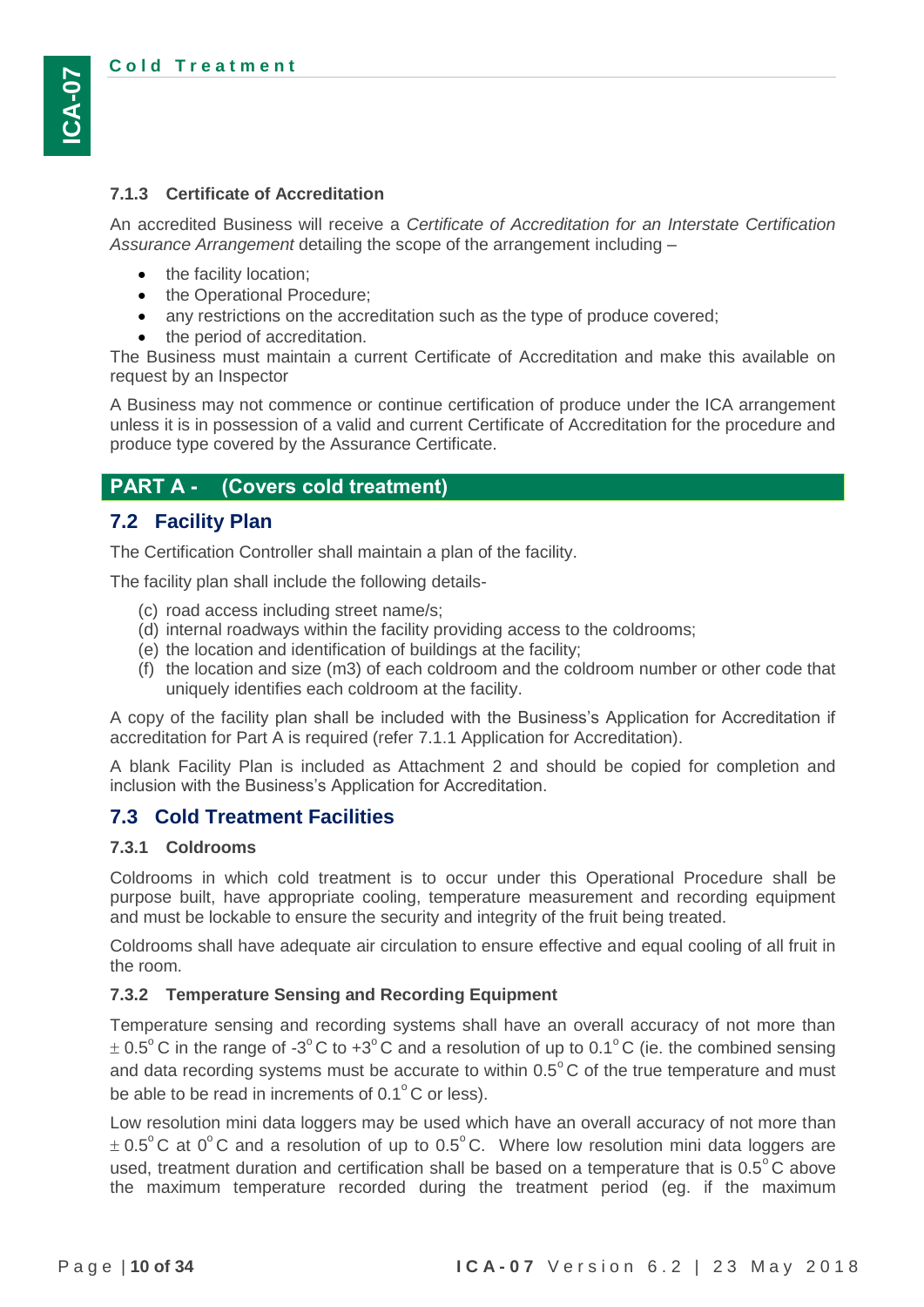temperature reading during treatment is 1.0 $^{\circ}$ C, then treatment duration and certification shall be at 1.5 $^{\circ}$ C).

## <span id="page-10-0"></span>**7.3.3 Temperature Sensors**

Remote sensors used for measuring fruit temperature shall have an outer sheath of 6.4 mm diameter or less. The sensing unit shall be located within the first 25 mm of the sensor. Sensors shall be accurate to within  $\pm$  0.2 $^{\circ}$ C in the range of -3 $^{\circ}$ C to +3 $^{\circ}$ C.

Each sensor shall be uniquely identified in a manner such as a tag attached to the sensor or on the adjacent wall or fruit container. Sensors shall be matched to a specific data recorder.

A plan indicating the location and identity of each sensor shall be kept with the data recording instrument. A blank *Coldroom Sensor Placement Plan* is provided as Attachment 11.

## <span id="page-10-1"></span>**7.3.4 Temperature Recording Equipment**

Reading of recording instruments shall be accurate to within  $\pm$  0.2°C of the true temperature in the range of -3 $^{\circ}$ C to +3 $^{\circ}$ C in the normal operating environment. The instrument must be capable of repeatability in the range of -3 $^{\circ}$ C to +3 $^{\circ}$ C.

For low resolution mini data loggers, temperature recording shall be accurate to within  $\pm$  0.5°C at  $0^{\circ}$  C.

## **Strip Chart Recorder Display Standards**

The scale deflection for strip chart recorders shall not be less than 5 mm for each degree Celsius. A print interval of approximately two minutes and a chart speed of approximately 500 mm per hour shall be used.

The chart scale shall be graduated with major scale marks at every degree Celsius and minor scale marks at every  $0.2^{\circ}$ C. Temperature values for each sensor shall be printed at least once every hour.

Each symbol on the wheel shall correspond to and identify the sensor it represents. The chart shall be of sufficient length to display a complete treatment record.

## **Data Logger Display Standards**

For each sensor the temperature value shall be sampled at least once an hour with identified temperature points accurate to  $0.2^{\circ}$ C. Each hourly reading shall be displayed on the data log sheet and contain a clear, fully informative record including the sensor identity/location, the temperature reading to a resolution of at least 0.2 $^{\circ}$ C, and the date and time of sampling.

## **Mini Data Logger Display Standards**

For mini data loggers, temperature records shall be downloaded onto a personal computer at completion of the treatment period. At conclusion of the treatment, the Treatment Operator shall obtain print outs of the treatment temperatures throughout the treatment period and date and sign these data log sheets as the treatment record (refer [7.5](#page-13-1) [Treatment Records\)](#page-13-1).

For each sensor the temperature value shall be sampled at least once an hour with identified temperature points accurate to  $0.2^{\circ}$ C (or  $0.5^{\circ}$ C for low resolution data loggers). Each hourly reading shall be displayed on the data log sheet and contain a clear, fully informative record including the sensor identity/location, the temperature reading to a resolution of at least  $0.2^{\circ}$ C (or  $0.5^{\circ}$ C for low resolution data loggers), and the date and time of sampling.

## **Manual Recording Systems**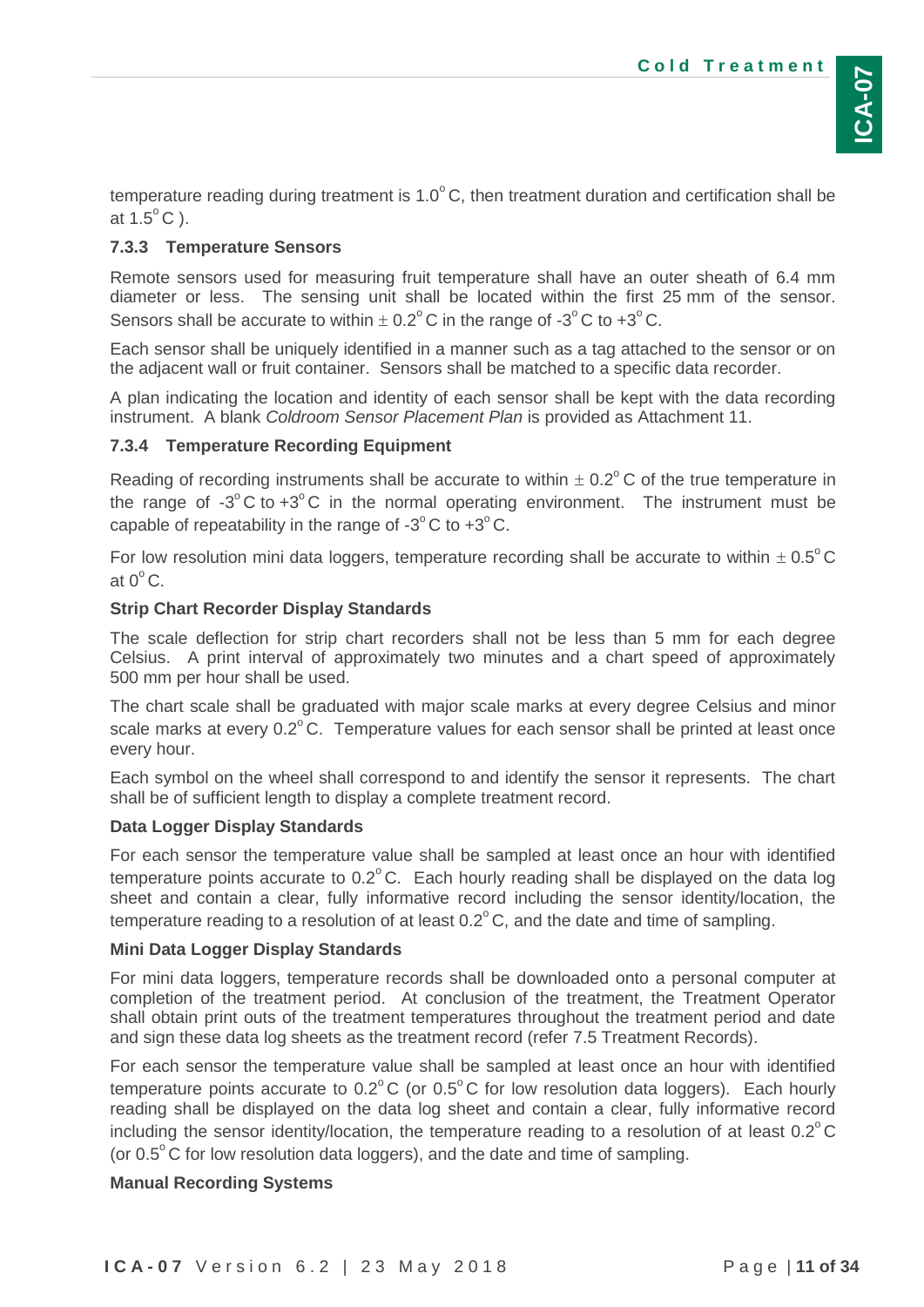Temperature reading and recording may be done manually on log sheets maintained by the Treatment Operator. Temperatures shall be sampled from each sensor and recorded on log sheets every 12 hours in a 24 hour cycle for each day of the cold treatment.

Each 12 hourly sample shall be recorded on the log sheet and contain a clear, fully informative record including the sensor identity/location, the temperature reading to a resolution of at least  $0.2^{\circ}$ C, the date and time of sampling and the identification and initials of the officer taking the reading. Manual temperature sampling shall only be carried out by the Treatment Operator or Certification Controller.

An example of a manual data log sheet is included as Attachment 13.

#### <span id="page-11-0"></span>**7.3.5 Calibration of Temperature Sensing and Recording Equipment**

Temperature sensors and recording systems must be calibrated at the freezing point (0 $^{\circ}$ C) prior to commencement and on completion of each cold treatment. At calibration, each sensor must be uniquely identified and matched with the corresponding data recorder.

Calibration shall be undertaken by the Treatment Operator or by a recognised Testing Authority. For the purpose of this Operational Procedure, a recognised Testing Authority is a person or company that is approved by Department of Department of Primary Industries and Regional Development, Western Australia to calibrate cold treatment temperature sensing and recording equipment.

#### **Calibration Method**

Where calibration is undertaken by the Treatment Operator, the calibration method detailed in shall be used.

#### **Temperature Sensing and Recording Equipment Calibration Records**

The Treatment Operator shall maintain records of the results of calibration of all temperature sensors and recording equipment used under this Operational Procedure.

Records shall be in the form of calibration test records from the recognised Testing Authority or a *Cold Treatment Sensor Calibration Test* or similar record completed by the Treatment Operator.

Calibration test records shall include the following information –

- the date of calibration;
- the identification of the sensor and data recording instrument;
- $\bullet$  the results of the two readings taken at 0.0 $^{\circ}$ C;
- the correction (variation) if any to be applied to the sensor reading;
- the name of the person or recognised Testing Authority responsible for conducting the calibration test.

## <span id="page-11-1"></span>**7.4 Cold Treatment**

All fruit certified under this Operational Procedure must have been treated for fruit fly in an approved cold treatment facility in accordance with an appropriate temperature/time schedule as detailed in [6. Requirement.](#page-7-0)

Access to coldrooms during treatment shall be restricted to essential personnel. When access to coldrooms is not required, coldrooms shall remain locked during treatment.

#### <span id="page-11-2"></span>**7.4.1 Loading the Coldroom**

Produce shall be placed in such a way as to ensure unrestricted circulation of refrigerated air through the stack and thus minimise the development of localised hot spots.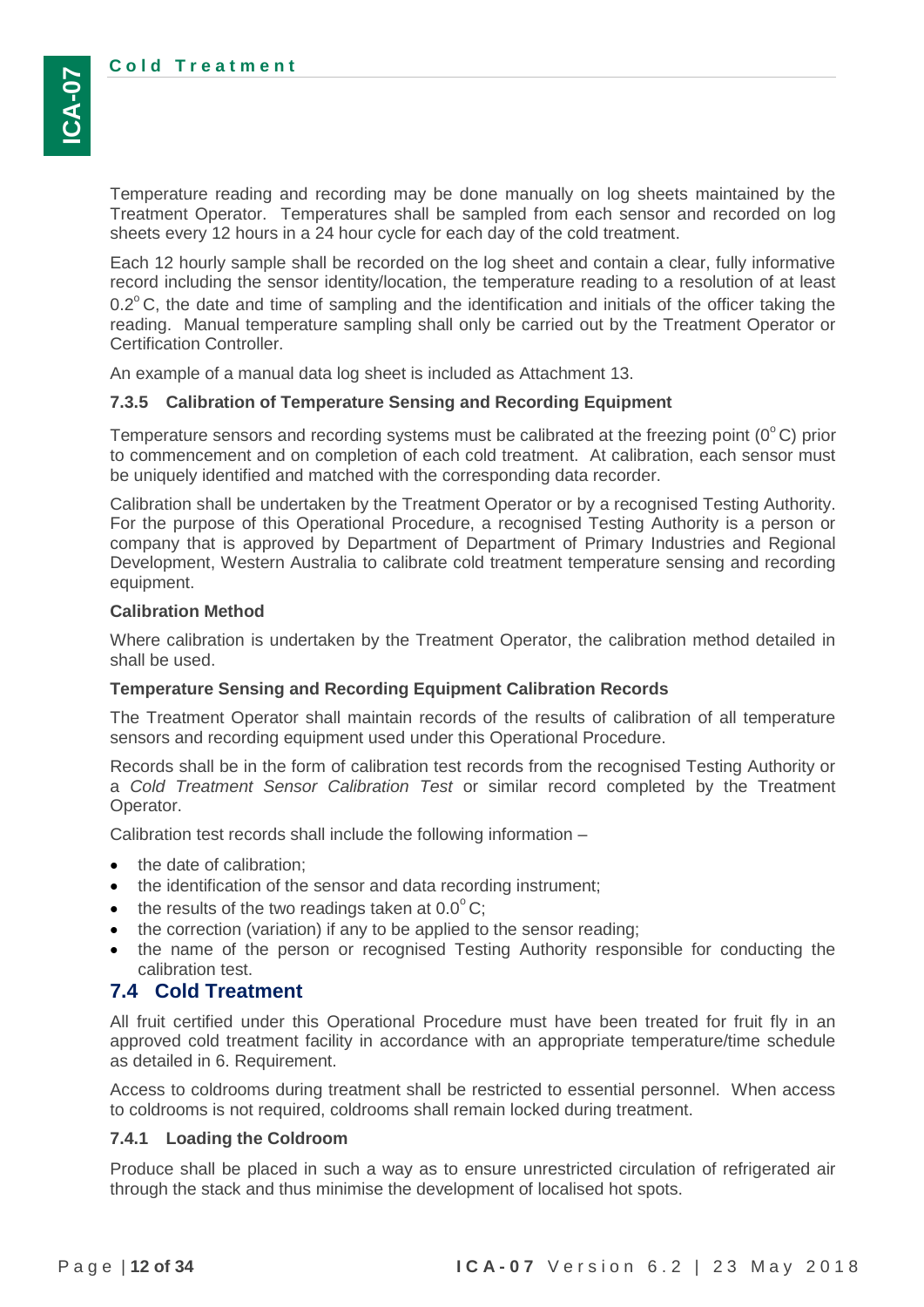The Treatment Operator must ensure that each bin and/or package of produce placed in coldstorage for treatment is clearly labelled with the treatment lot number and, if applicable, the owner of the fruit. The treatment lot code or number shall be a unique identifier that identifies the treatment lot and is traceable to the relevant *Coldroom Loading and Treatment Record*.

The Treatment Operator shall ensure a *Coldroom Loading and Treatment Record* is kept for each treatment lot placed in the coldroom. Multiple treatment lots may be treated in one coldroom at one time.

The Coldroom Loading and Treatment Record shall record -

- the treatment lot code or number;
- the coldroom in which the lot is treated;
- the date of loading;
- the type and quantity of produce in the lot;
- identification of the owner of the fruit:
- the date cold treatment commenced;
- the date cold treatment was completed
- the maximum temperature recorded during cold treatment (treatment temperature).

Identification of the owner of the treatment lot is not required where the business only cold treats its own fruit.

#### <span id="page-12-0"></span>**7.4.2 Verification of Cold Treatment Using Pulp Temperatures**

#### **Sensor Placement**

A minimum of three sensors shall be used for volumes of up to 250 cubic metres of fruit. One sensor shall measure air temperature and two shall measure fruit pulp temperature. One fruit pulp sensor shall be used for each additional 250 cubic meters of fruit or part thereof. These requirements also apply where mini data loggers are used for sensing and recording treatment temperatures.

Fruit pulp sensors shall be inserted into the centre of a test fruit in the top layer of the package or bin. The test fruit shall be selected from the largest fruit size in the lot. With small fruit, such as grapes, the sensor shall penetrate two or more fruit. Cartons, if used, must be fully closed following insertion of the sensors.

During initial cooling the warmest area in the load of fruit is to be determined by placing sensory probes or thermometers in air and fruit at various locations in the stack and measuring and recording the temperature profiles. A history of these records should be accumulated and used to determine optimum sensor placement for a particular coldroom and/or stack configuration.

At the commencement of treatment a sensor shall be placed to measure air temperature and one to measure pulp temperature in the warmest part of the load as determined by temperature profiles.

Further sensors shall be placed to measure pulp temperatures at locations representing different areas of the coldroom from midway to the top of the load.

#### **Treatment Method**

Treatment shall commence only when fruit pulp temperature has equilibrated for at least 24 hours at the specified target temperature (refer [6. Requirement\)](#page-7-0).

If pulp temperature increases above the specified target temperature at any time during the treatment period the fruit temperature must be lowered within tolerance limits and the treatment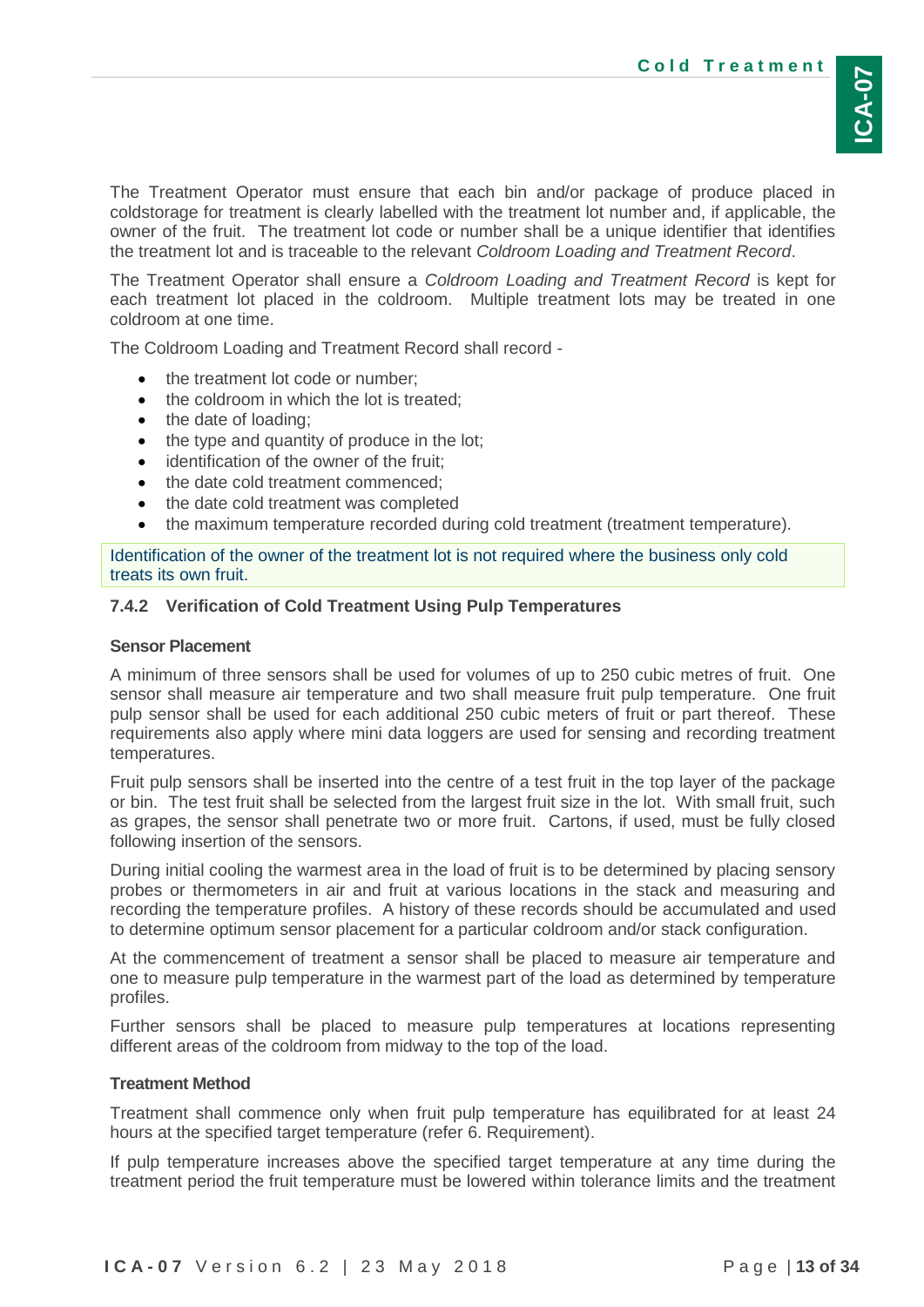recommenced as if starting a new treatment period. Alternatively, treatment may be continued at a higher target temperature (if one is specified in [6. Requirement\)](#page-7-0) and the produce held for the corresponding longer treatment period.

The Treatment Operator shall regularly check temperature recording equipment to ensure it continues to function correctly. If temperature sensing or recording equipment fails during the treatment, the equipment must be repaired and the treatment recommenced as if starting a new treatment period.

#### <span id="page-13-0"></span>**7.4.3 Verification of Cold Treatment Using Return Air Temperature**

Records of the return air temperature may be used to verify cold treatment for fruit in long term air or controlled atmosphere (CA) cold storage when return air temperature has been maintained at or below the selected target temperature for at least 4 weeks prior to treatment commencing.

This option shall only be used for controlled atmosphere or air stored fruit that cannot be accessed to place pulp temperature sensors.

#### **Sensor Placement**

Return air temperature shall be monitored by a single sensor located near the thermostat probe in the return air stream to the cooling unit. This requirement also applies where a mini data logger is used for sensing and recording return air temperature.

#### **Treatment Method**

The Treatment Operator must record the return air temperature of the coldroom for 26 days after loading at intervals of not less than every 5 days, and continuously for at least 2 days at hourly intervals (every 12 hours for manual recording), prior to commencement of treatment to ensure the temperature is consistently at or below the selected target temperature.

Following commencement of treatment, return air temperatures must remain at or below the target temperature during the treatment period. If the temperature of return air (other than that associated with periodic defrost cycle fluctuations) exceeds the return air target temperature during the treatment period, the treatment is deemed to be invalid and recording must recommence as if starting a new treatment period. Alternatively, a higher target temperature (if one is specified in [6. Requirement\)](#page-7-0) may be selected and records kept for the corresponding longer treatment period.

The Treatment Operator shall regularly check temperature recording equipment to ensure it continues to function correctly. If temperature sensing or recording equipment fails during the treatment, the equipment must be repaired and the treatment recommenced as if starting a new treatment period.

## <span id="page-13-1"></span>**7.5 Treatment Records**

The Treatment Operator shall maintain records of each cold treatment. Cold treatment records shall include a *Coldroom Loading and Treatment Record* for each treatment lot and a strip chart, continuous data log sheet or manual data log sheet for each cold treatment.

Strip charts, continuous data log sheets or manual data log sheets shall be maintained with the *Coldroom Loading and Treatment Record* to which they relate.

A completed example of a *Coldroom Loading and Treatment Record* is included as [Attachment](#page-26-0)  [6.](#page-26-0)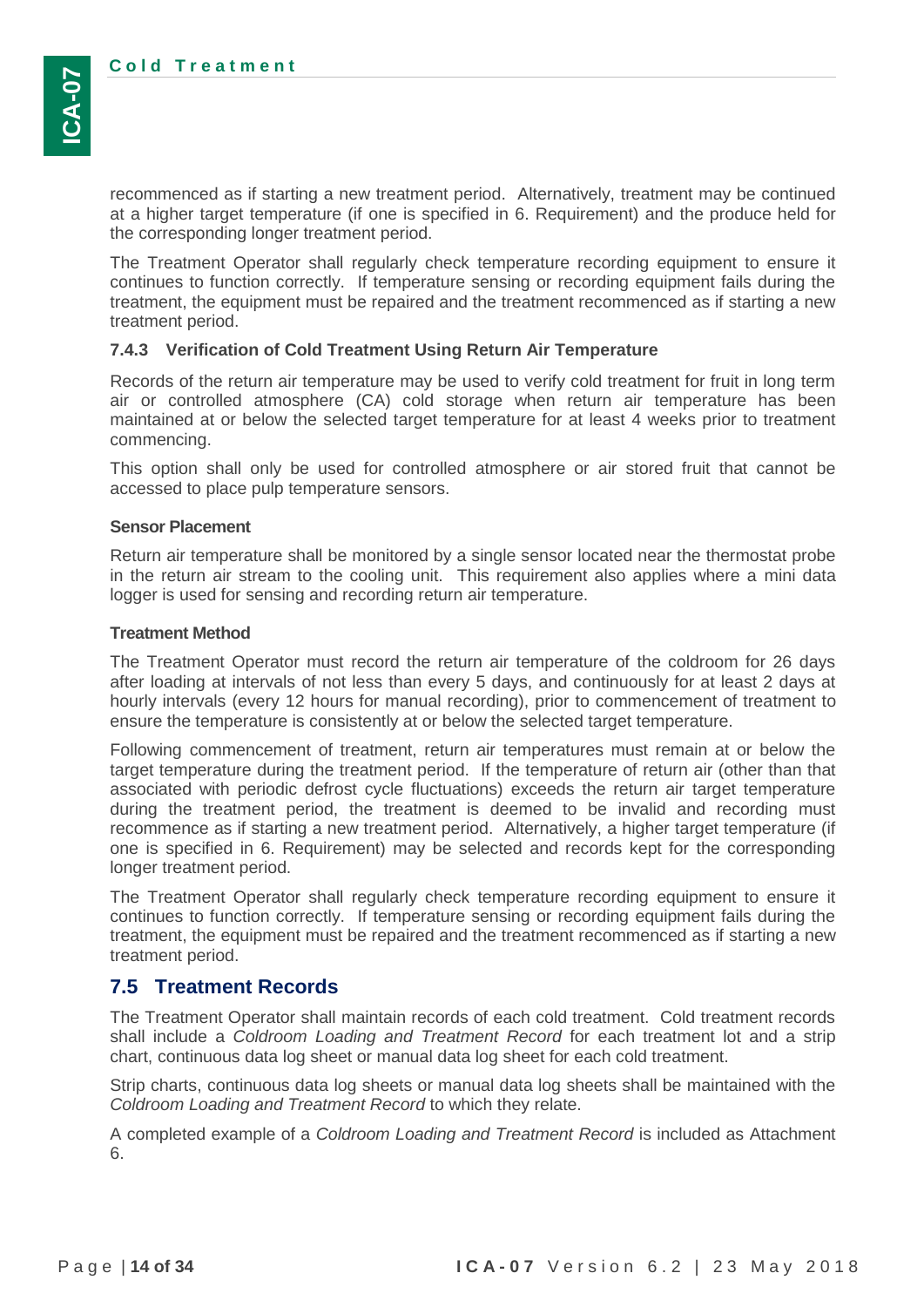For mini data loggers, temperature records may be downloaded onto a personal computer at completion of the treatment period. At conclusion of the treatment, the Treatment Operator shall obtain printed data log sheets of the treatment temperatures throughout the treatment period.

Treatment temperature records must identify -

- the coldroom:
- the date and time of temperature sampling;
- the sensor identification to which the temperature reading relates; and
- the temperature reading to a resolution of at least  $0.2^{\circ}$ C (or  $0.5^{\circ}$ C for low resolution temperature mini data loggers).

The Treatment Operator shall date and sign the treatment record at the conclusion of the treatment as verification of the accuracy of the record.

Any alterations to treatment temperature or time schedules must be noted on the relevant treatment temperature record with an explanation for the alterations and the date and initials of the Treatment Operator.

### <span id="page-14-0"></span>**7.6 Post Treatment Security (Tasmania only)**

Treated fruit shall be held for the minimum practical period before it must be secured against infestation by fruit fly.

Any fruit which is stored outside the treatment facility after treatment and prior to dispatch must be held under secure conditions.

Fruit must be stored at and transported from the cold treatment facility in secure conditions that prevent infestation by fruit fly.

Secure conditions include -

- (a) unvented packages;
- (b) vented packages with the vents secured with gauze/mesh with a maximum aperture of 1.6 mm;
- (c) fully enclosed under tarpaulins, hessian, shade cloth, mesh or other covering which provides a maximum aperture of 1.6 mm;
- (d) shrinkwrapped and sealed as a palletised unit;
- (e) fully enclosed or screened buildings, coldrooms, vehicles or other facilities free from gaps or other entry points greater than 1.6 mm.

#### <span id="page-14-1"></span>**7.7 Cold Treatment Declaration**

A Business which cold treats fruit to be packed by another Business for certification must be accredited for an ICA arrangement under Part A of this Operational Procedure.

The Business shall supply a *Cold Treatment Declaration* with each delivery of fruit supplied to the packing business for certification.

An example of a completed Cold Treatment Declaration is included as.

A declaration is not required where the Business that cold treats the fruit is the same Business that packs and certifies the fruit under this Operational Procedure.

- (a) The declaration must identify –
- (b) the name and Interstate Produce (IP) Number of the accredited Business that cold treated the fruit;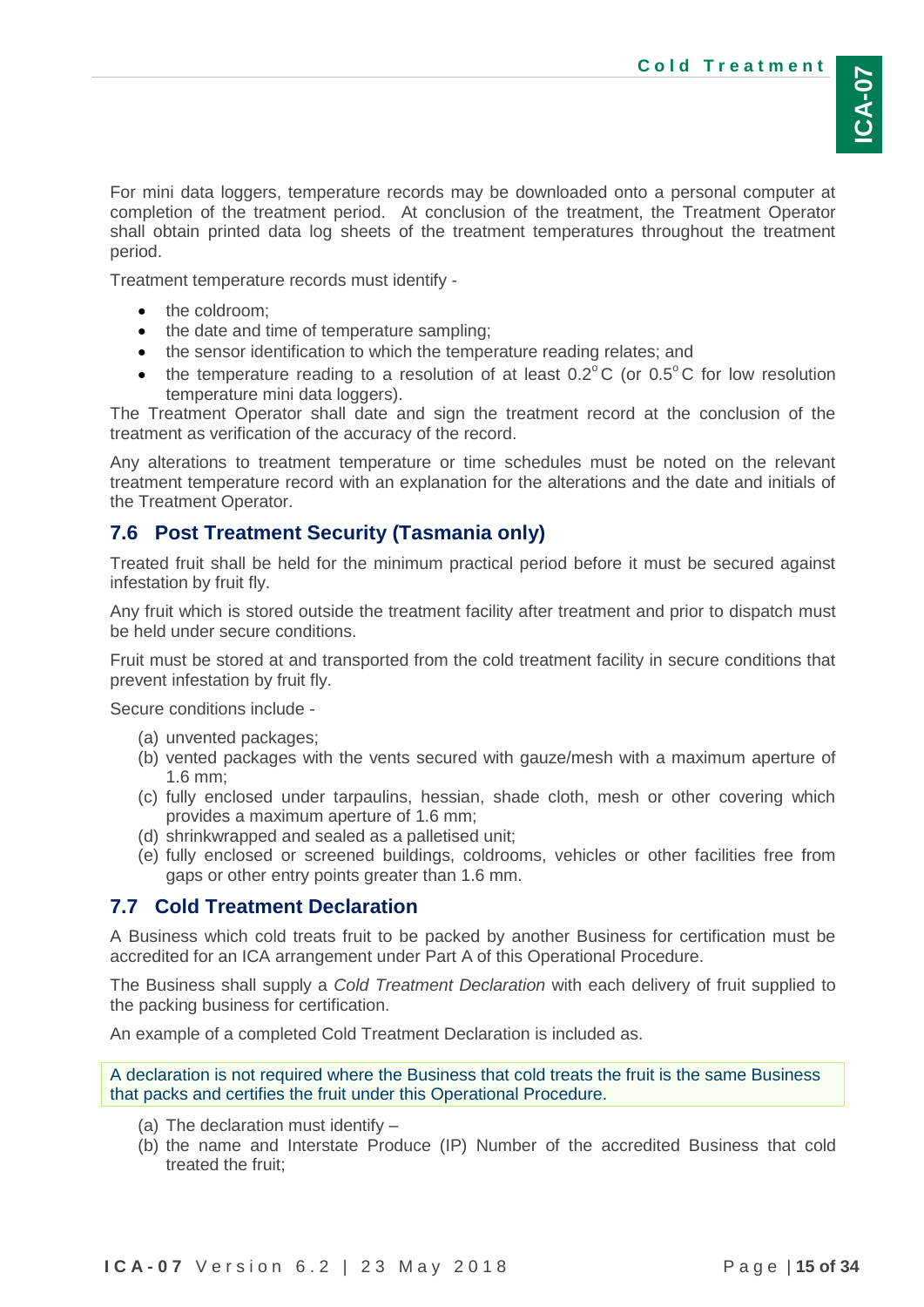- (c) a statement the business is accredited under Part A of this Operational Procedure for the source cold treatment facility;
- (d) the identity of the facility in which the fruit was treated;
- (e) identification of the treatment lot number and the type and quantity of produce from the treatment lot in the delivery covered by the declaration;
- (f) details of cold treatment of each treatment lot covered by the declaration including the commencement and completion dates and the maximum temperature reached during the treatment period.

## **PART B – (Covers the packer activities of fruit receival, packing and certification)**

## <span id="page-15-0"></span>**7.8 Fruit Receival**

The Fruit Receival Officer shall ensure that all fruit received for certification under this Operational Procedure –

- (a) are supplied by a Business accredited under Part A; and
- (b) each bin or pallet is identified with the treatment lot number of the treatment lot in which it was treated.

Any bin or pallet that is not clearly identified with the treatment lot number shall be regarded as untreated for the purpose of this Operational Procedure.

#### <span id="page-15-1"></span>**7.8.1 Receival of Fruit Treated by Another Business**

A Business that packs and/or certifies fruit that has been cold treated by another Business shall ensure –

- (a) each delivery of fruit received from another Business for certification under this Operational Procedure is accompanied by a *Cold Treatment Declaration* (refer [7.7](#page-14-1) [Cold](#page-14-1)  [Treatment Declaration\)](#page-14-1);
- (b) fruit supplied for certification has undergone a cold treatment regime in accordance with [6. Requirement;](#page-7-0)
- (c) the treatment lot number and cold treatment details are maintained for all produce received and certified under this Operational Procedure from receival through to certification and dispatch.

The Business shall maintain copies of each *Cold Treatment Declaration* received from a Business accredited under Part A that treated fruit they pack and certify under this Operational Procedure.

## <span id="page-15-2"></span>**7.9 Packing**

The Certification Controller shall oversee the packing process to ensure only fruit from bins that have been cold treated in accordance with the requirements specified in [6. Requirement](#page-7-0) and are identified with the treatment lot number is packed for certification under this Operational Procedure.

#### <span id="page-15-3"></span>**7.9.1 Packing Records**

Where produce is cold treated in bulk and packed after treatment, packing records shall be maintained by the Certification Controller that provide trace back of certified produce to the original treatment lot and the relevant *Cold Treatment Declaration* or *Coldroom Loading and Treatment Record*.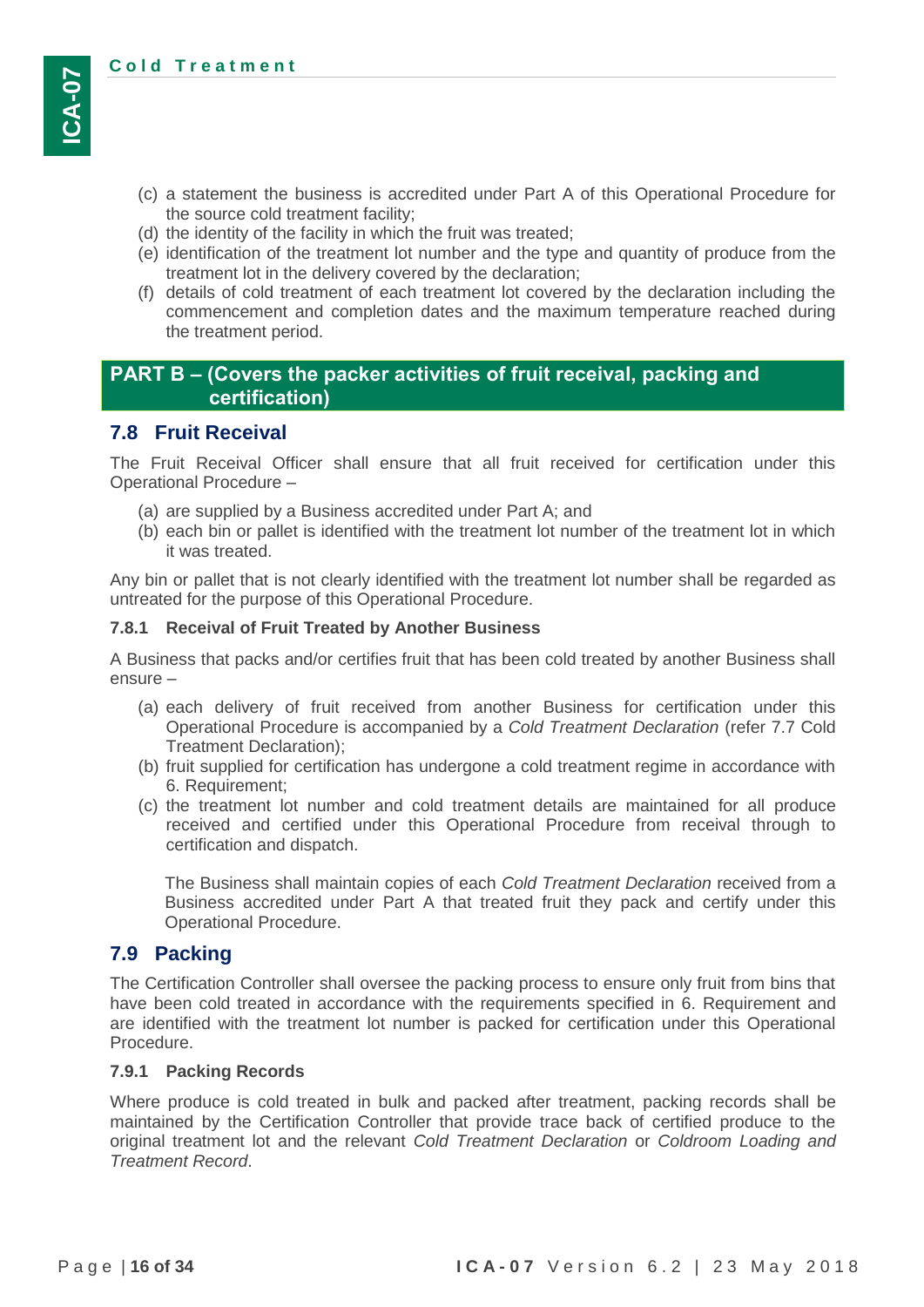Packing records shall be in the form of a *Cold Treatment Packing Record* or records which capture the same information.

Packing records must include –

- the Interstate Produce (IP) number of the Business that operates the approved facility in which the produce was packed;
- the date of packing;
- the treatment lot code or number;
- the number and net weight of the bulk containers being packed;
- the type and variety or cultivar of the produce being packed;
- the number and count or net weight of packages packed from the lot;
- *Plant Health Assurance Certificate* numbers covering the packed produce.

An example of a completed *Cold Treatment Packing Record* is included as Attachment 10.

## <span id="page-16-0"></span>**7.9.2 Identification of Treated and Untreated Fruit During Packing**

A Business that packs treated and untreated fruit shall implement systems to identify the treatment status of fruit during packing to prevent mixing of treated and untreated fruit.

Examples of acceptable methods of identifying treated and untreated fruit during packing include -

- (a) packing treated fruit at different times to untreated fruit and clearing the lines before changing over; or
- (b) packing treated and untreated produce on different packing lines.

Other methods may be used provided they clearly identify and segregate treated and untreated fruit.

## <span id="page-16-1"></span>**7.9.3 Identification of Treated and Untreated Fruit After Packing**

A Business that packs treated and untreated fruit shall implement systems to identify the treatment status of fruit after packing to prevent mixing of treated and untreated fruit.

Examples of acceptable methods of identifying treated and untreated fruit after packing include -

- (a) using packaging which differs significantly in appearance; or
- (b) marking each package of treated fruit in a manner that clearly identifies the fruit as treated in accordance with this Operational Procedure.

Other methods may be used provided they clearly identify treated and untreated fruit.

## <span id="page-16-2"></span>**7.10 Post Treatment Security (Tasmania only)**

Packing shall commence as soon as practicable after treatment. Any treated fruit that is not in the process of packing must be held in secure conditions until packed.

Completed pallets of packed produce shall be held for the minimum practical period before placing in secure conditions.

Certified fruit must be stored at and transported from the packing facility in secure conditions that prevent infestation by fruit fly.

Secure conditions include -

- (a) unvented packages;
- (b) vented packages with the vents secured with gauze/mesh with a maximum aperture of 1.6 mm;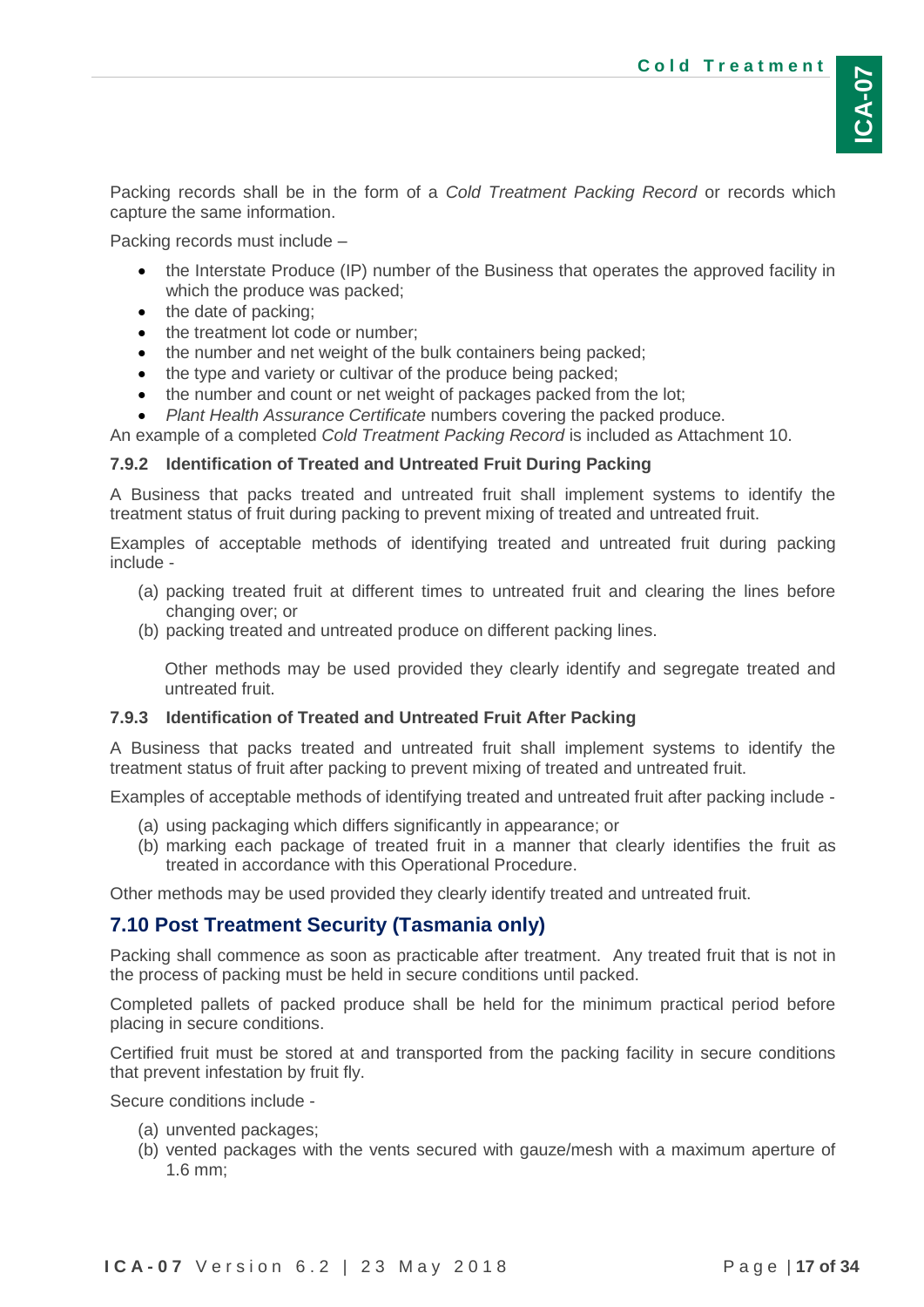- (c) fully enclosed under tarpaulins, hessian, shade cloth, mesh or other covering which provides a maximum aperture of 1.6 mm;
- (d) shrinkwrapped and sealed as a palletised unit;
- (e) fully enclosed or screened buildings, coldrooms, vehicles or other facilities free from gaps or other entry points greater than 1.6 mm.

Fruit consigned to Tasmania must be transported in full container lots sealed prior to transport, or as lesser container lots in accordance with the requirements of (a), (b) or (d) above.

Where consignments are transported to Tasmania as full container lots, the seal number must be included in the Brand Name or Identifying Marks section of the Assurance Certificate covering the consignment.

Where consignments are transported in vented packages that are sealed as a palletised unit in accordance with (d) above, the Business must secure the top layer of the pallet by applying a row of tape over the shrinkwrap and have applied to the tape in waterproof ink the signature of an Authorised Signatory, the number of the Plant Health Assurance Certificate covering the consignment and the date.

## <span id="page-17-0"></span>**7.11 Dispatch**

#### <span id="page-17-1"></span>**7.11.1 Package Identification**

The Authorised Dispatcher shall ensure that, after treating and packing, each package is marked in indelible and legible characters of at least 5 mm, with -

- the Interstate Produce (IP) number of the accredited Business that certified the fruit;
- the words "MEETS ICA-07": and
- the date (or date code) on which the fruit was certified or packed;

prior to the issuance of an Assurance Certificate by the Business under this Operational Procedure.

Any packages containing fruit that has not been cold treated in accordance with the requirements of this Operational Procedure shall not be marked as stated above.

#### <span id="page-17-2"></span>**7.11.2 Assurance Certificates**

The Authorised Dispatcher shall ensure an Assurance Certificate is completed and signed by an Authorised Signatory of the Business prior to consignment of produce to a market requiring certification of cold treatment for fruit fly.

Assurance Certificates shall be in the form of a *Plant Health Assurance Certificate* 

Assurance Certificates shall include-

- (a) in the "Accredited Business that Prepared the Produce" section
	- the name and address of the Accredited Business that packed the fruit;
- (b) in the "IP No. of Acc. Business" section
	- the IP No. of the Accredited Business that packed the fruit;
- (c) in the "Grower or Packer" section
	- the name and address of the Accredited Business that packed the fruit;
- (d) in the "Treatment" section
	- in the Date column, the date the cold treatment period was completed;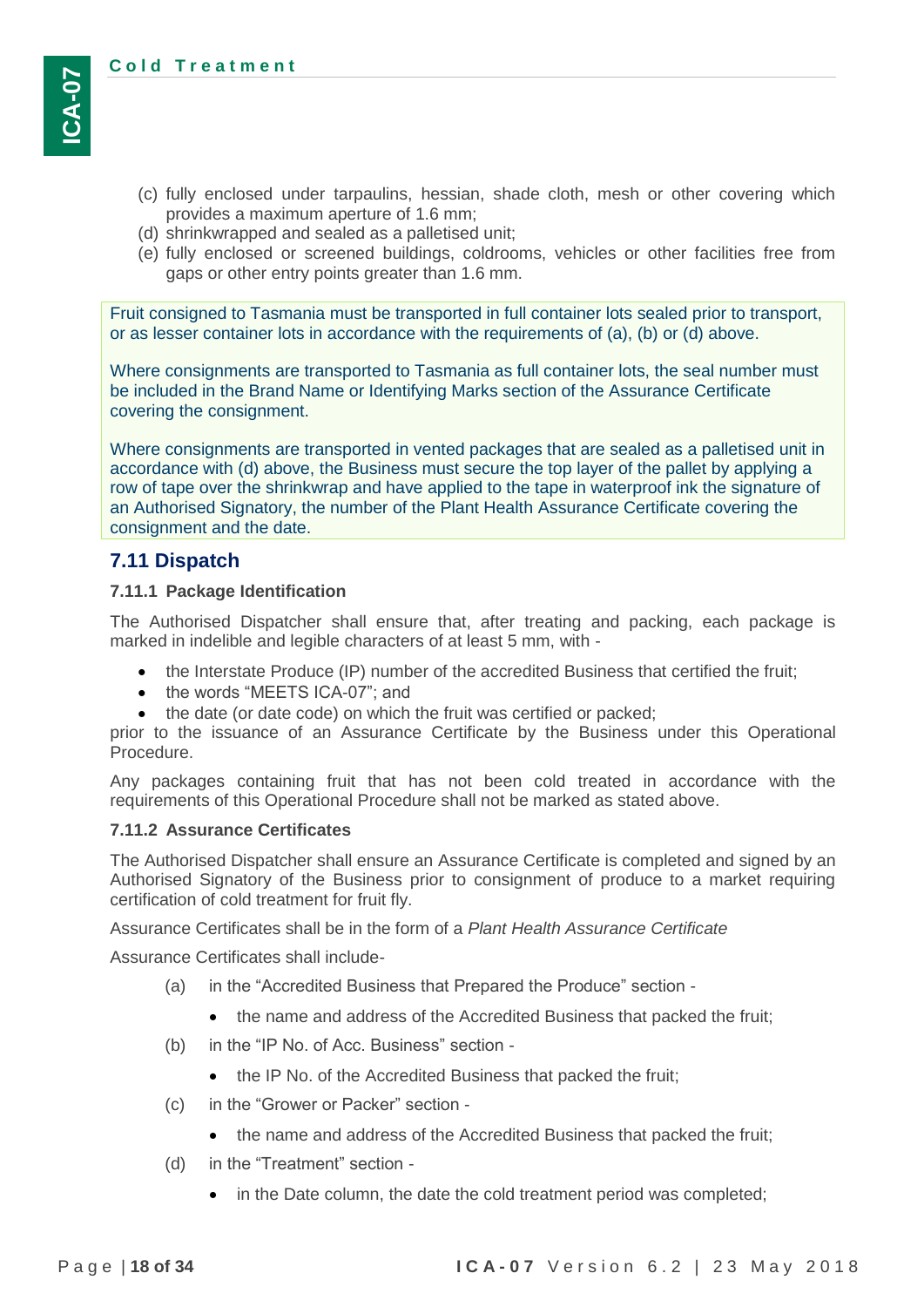- in the Treatment column, the words "Cold Treatment";
- in the Duration and Temperature column, the words "XX days at ## C or below", where XX is the number of days in the treatment period and ## is the maximum temperature reached during the treatment period.

Where temperature verification is based on return air temperature (refer [7.4.3](#page-13-0) [Verification of](#page-13-0)  [Cold Treatment Using Return Air Temperature\)](#page-13-0) the declared maximum temperature must be  $0.5^{\circ}$ C above the maximum temperature recorded throughout the treatment period.

A completed example is shown as Attachment 1

Individual Assurance Certificates shall be issued to cover each consignment (ie. a discrete quantity of product transported to a single consignee at one time) to avoid splitting of consignments.

Assurance certificates shall be completed, issued and distributed in accordance with the Work Instruction *Guidelines for Completion of Plant Health Assurance Certificates* [WI-02].

## <span id="page-18-0"></span>**7.11.3 Assurance Certificate Distribution**

The **original** (yellow copy) must accompany the consignment.

The **duplicate** (white copy) must be retained by the Business.

## <span id="page-18-1"></span>**7.12 ICA System Records**

The Business shall maintain the following records -

#### PART A

- (a) a Facility Plan (refer [7.2\)](#page-9-1);
- (b) Coldroom Loading and Treatment Records (refer [7.4.1](#page-11-2) and [7.5\)](#page-13-1);
- (c) Coldroom Sensor Placement Plans (refer [7.3.3\)](#page-10-0);
- (d) Coldroom Sensor Calibration Test Records (refer [7.3.5\)](#page-11-0);
- (e) cold treatment temperature records (strip charts, data log sheets etc.) (refer [7.5\)](#page-13-1)

#### PART B

- (a) if applicable, a copy of each Cold Treatment Declaration received (refer [7.8.1\)](#page-15-1);
- (b) Cold Treatment Packing Records (refer [7.9.1\)](#page-15-3)
- (c) a copy of each *Plant Health Assurance Certificate* issued by the Business (refer [7.11.3\)](#page-18-0).

ICA system records shall be retained for a period of at least 12 months from completion, or until the next compliance audit of the ICA arrangement, whichever is the later.

An accredited Business must hold a minimum of 12 months ICA system records at the time of any compliance audit. If the compliance audit is conducted more than 12 months from the last compliance audit, the business must maintain all records completed since the previous compliance audit.

ICA system records shall be made available on request by an Inspector.

## <span id="page-18-2"></span>**7.13 ICA System Documentation**

The Business shall maintain the following documentation -

- (a) a copy of the Business's current Application for Accreditation;
- (b) a current copy of this Operational Procedure;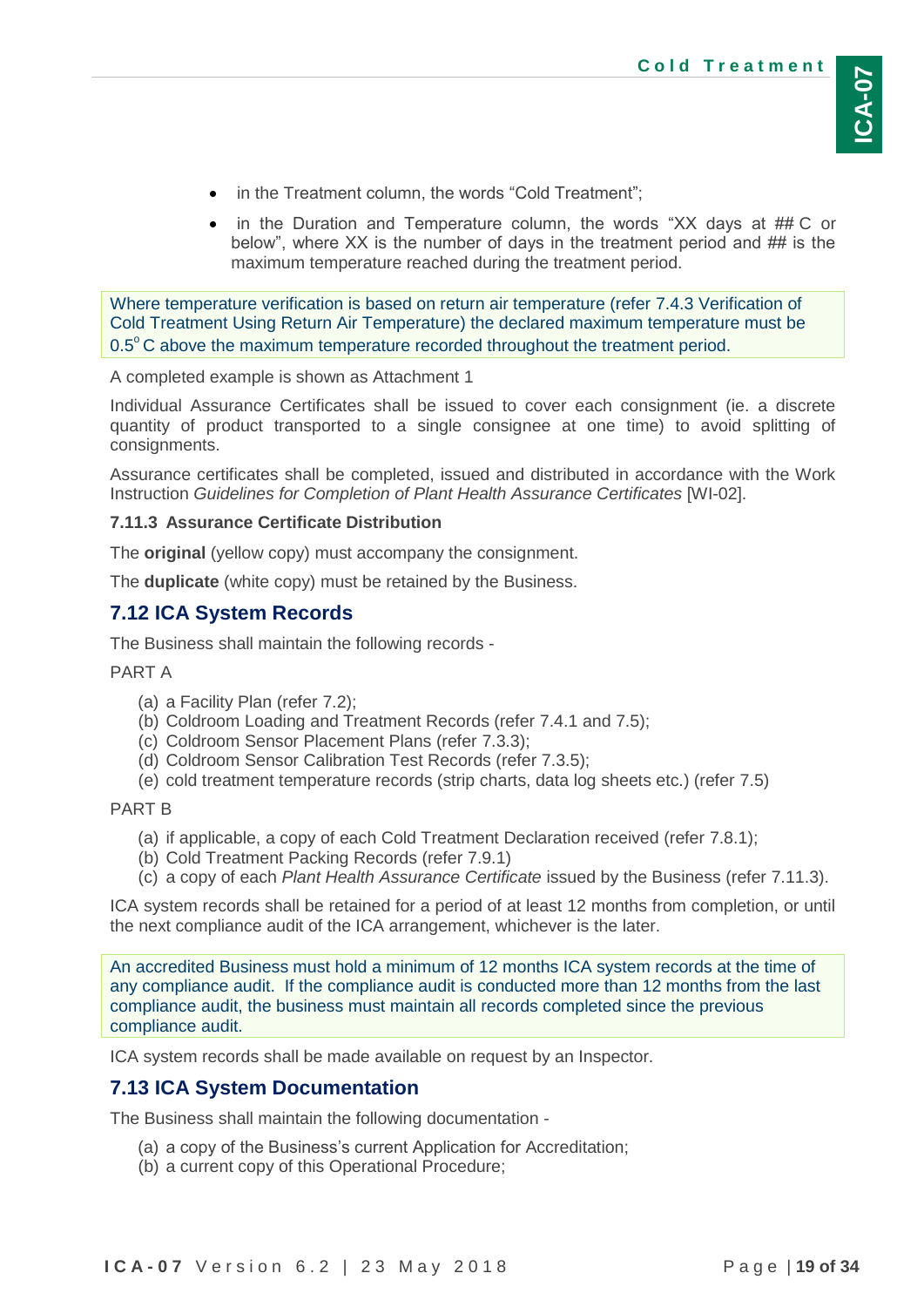(c) a current Certificate of Accreditation for an Interstate Certification Assurance Arrangement.

ICA system documentation shall be made available on request by an Inspector.

# <span id="page-19-0"></span>8. ATTACHMENTS

| Attachment 1  | <b>Plant Health Assurance Certificate</b>                                           | (COMPLETED<br><b>EXAMPLE)</b> |
|---------------|-------------------------------------------------------------------------------------|-------------------------------|
| Attachment 2  | <b>Facility Plan</b>                                                                | (BLANK)                       |
| Attachment 3  | Calibration of Temperature Sensors<br>and<br><b>Temperature Recording Equipment</b> |                               |
| Attachment 4  | Cold Room Loading and Treatment Record                                              | (BLANK)                       |
| Attachment 5  | Cold Room Loading and Treatment Record                                              | (COMPLETED<br><b>EXAMPLE)</b> |
| Attachment 6  | <b>Cold Treatment Declaration</b>                                                   | (BLANK)                       |
| Attachment 7  | <b>Cold Treatment Declaration</b>                                                   | (COMPLETED<br>EXAMPLE)        |
| Attachment 8  | <b>Cold Treatment Packing Record</b>                                                | (BLANK)                       |
| Attachment 9  | <b>Cold Treatment Packing Record</b>                                                | (COMPLETED<br>EXAMPLE)        |
| Attachment 10 | Coldroom Sensor Placement Plan                                                      | (BLANK)                       |
| Attachment 11 | <b>Coldroom Sensor Calibration Test Record</b>                                      | (BLANK)                       |
| Attachment 12 | Cold Treatment Record                                                               | (BLANK)                       |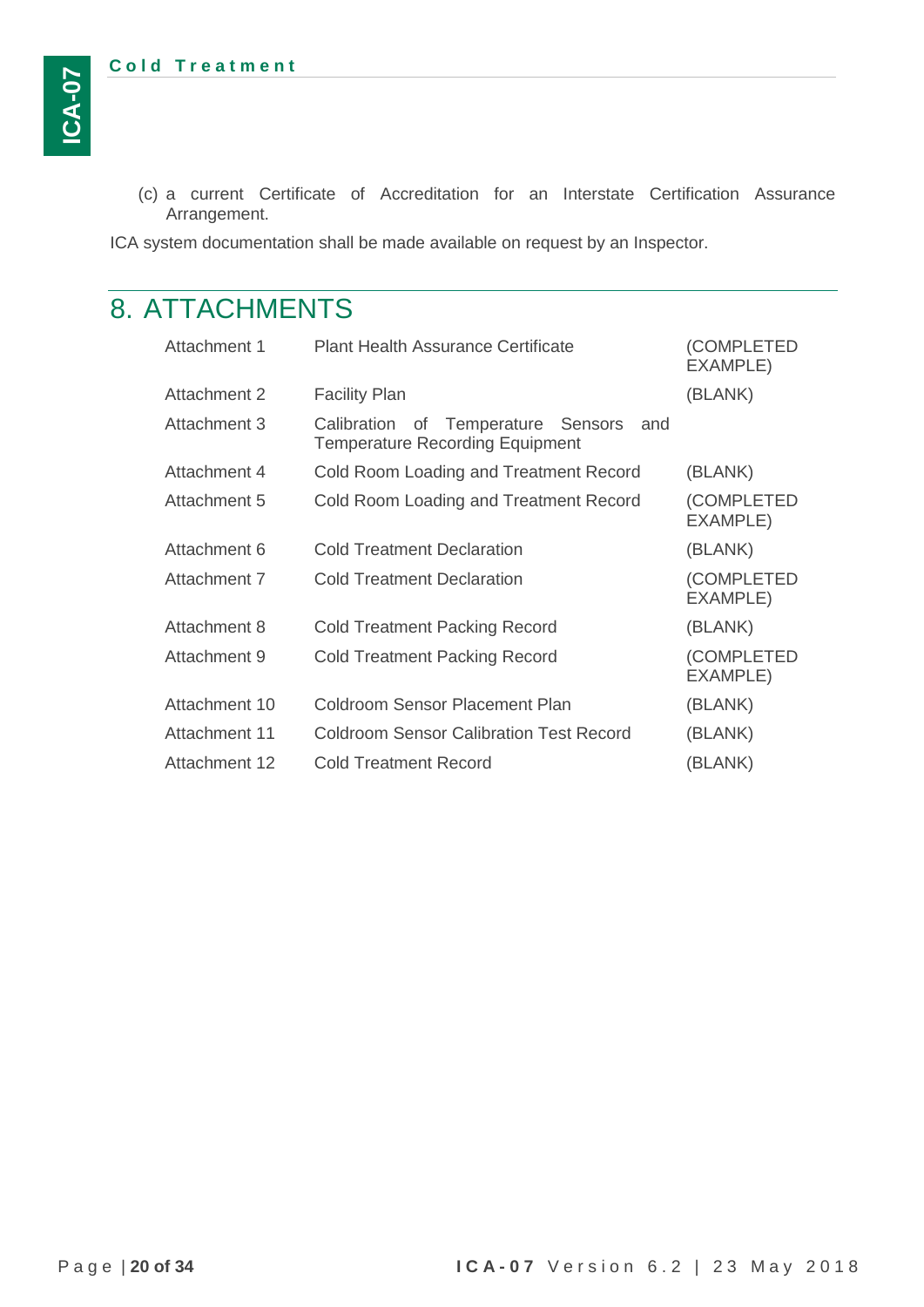## **Plant Health Assurance Certificate (EXAMPLE)**



Department of **Agriculture and Food** 

ORIGINAL (Yellow) - Consignment Copy DUPLICATE (Blue) - Quarantine WA Copy TRIPLICATE (White) - Business (Book) Copy



| <b>Certificate Number:</b>                                                                                                                                                        |  |  |         | XXXXX |  |
|-----------------------------------------------------------------------------------------------------------------------------------------------------------------------------------|--|--|---------|-------|--|
| Business Specific Information*                                                                                                                                                    |  |  |         |       |  |
| Dispatch Date:                                                                                                                                                                    |  |  | Ref No: |       |  |
| Arrival Date:                                                                                                                                                                     |  |  | PO No:  |       |  |
| * These items display business specific information entered at<br>the discretion of the consignor. They do not represent any part<br>of the certifying conditions of the produce. |  |  |         |       |  |

**Plant Health Assurance Certificate** 

Biosecurity and Agriculture Management (Quality Assurance and Accreditation) Regulations 2013 All accreditation details must be completed. Please print cle nu alta

| <b>Consignment Details</b> |  |
|----------------------------|--|
|                            |  |

Consignor **ABC Pty Ltd** Name Address **BloCk Road** Perth WA 6000 Consignee

Name Fruit Growers

Address Somewhere Road

Somewhere NSW

**Re-consigned To** 

(Splitting consignments or re-consigning whole consignments).

| icasc piint Gicany and iniual any allcrativiis |                                                      |                        |           |  |  |  |
|------------------------------------------------|------------------------------------------------------|------------------------|-----------|--|--|--|
|                                                | <b>Certification Details</b>                         |                        |           |  |  |  |
|                                                | <b>IP Number</b>                                     | <b>Facility Number</b> | Procedure |  |  |  |
|                                                | w 9999                                               | 01                     | $ICA-07$  |  |  |  |
|                                                | <b>Accredited Business That Prepared The Produce</b> |                        |           |  |  |  |
|                                                | Name <b>ABC Pty Ltd</b>                              |                        |           |  |  |  |
|                                                | Address <b>BloCk Road</b>                            |                        |           |  |  |  |
|                                                | Perth WA 6000                                        |                        |           |  |  |  |
|                                                | <b>Grower or Packer</b>                              |                        |           |  |  |  |
|                                                | Name <b>ABC Pty Ltd</b>                              |                        |           |  |  |  |

Address **BloCk Road** Perth WA 6000

|  | Name<br>Address                 |                                              |                    | Other Facilities Supplying Produce                         |                                         |                                                           |
|--|---------------------------------|----------------------------------------------|--------------------|------------------------------------------------------------|-----------------------------------------|-----------------------------------------------------------|
|  |                                 |                                              |                    |                                                            |                                         |                                                           |
|  |                                 |                                              |                    |                                                            |                                         |                                                           |
|  | <b>Number</b><br>οf<br>Packages | Type of<br>Packages (e.g.<br>trays, cartons) | Type of<br>Produce | Brand Name or identifying marks<br>(As marked on packages) | Date Code<br>(As marked on<br>packages) | <b>Authorisation for Split</b><br>Consignment             |
|  | 56                              | Cartons                                      | <b>ADDIES</b>      | <b>ABC Apples</b>                                          | 230518                                  |                                                           |
|  |                                 |                                              |                    |                                                            |                                         | Affix Authorisation Stamp to<br>Solit / Re-consignee here |

 $+$  Treatment Details

| Treatment                               | Chemical (Active Ingredient) | <b>Treatment Date</b> | <b>Concentration / Duration and Temperature</b> |  |  |
|-----------------------------------------|------------------------------|-----------------------|-------------------------------------------------|--|--|
| Cold treatment                          |                              | 1/4/18                | 16 days @ 1.oC                                  |  |  |
|                                         |                              |                       |                                                 |  |  |
|                                         |                              |                       |                                                 |  |  |
|                                         |                              |                       |                                                 |  |  |
| <b>Additional Certification / Codes</b> |                              |                       |                                                 |  |  |

#### **Declaration**

I, an authorised Signatory of the accredited business that prepared the plants or plant produce described above, hereby declare that the plants or<br>plant produce have been prepared in the business's approved facilities in a

| Authorised Signatory's Name presse Print | Signature | Date     |  |
|------------------------------------------|-----------|----------|--|
| Joe Bloees                               |           | 23/05/18 |  |
|                                          |           |          |  |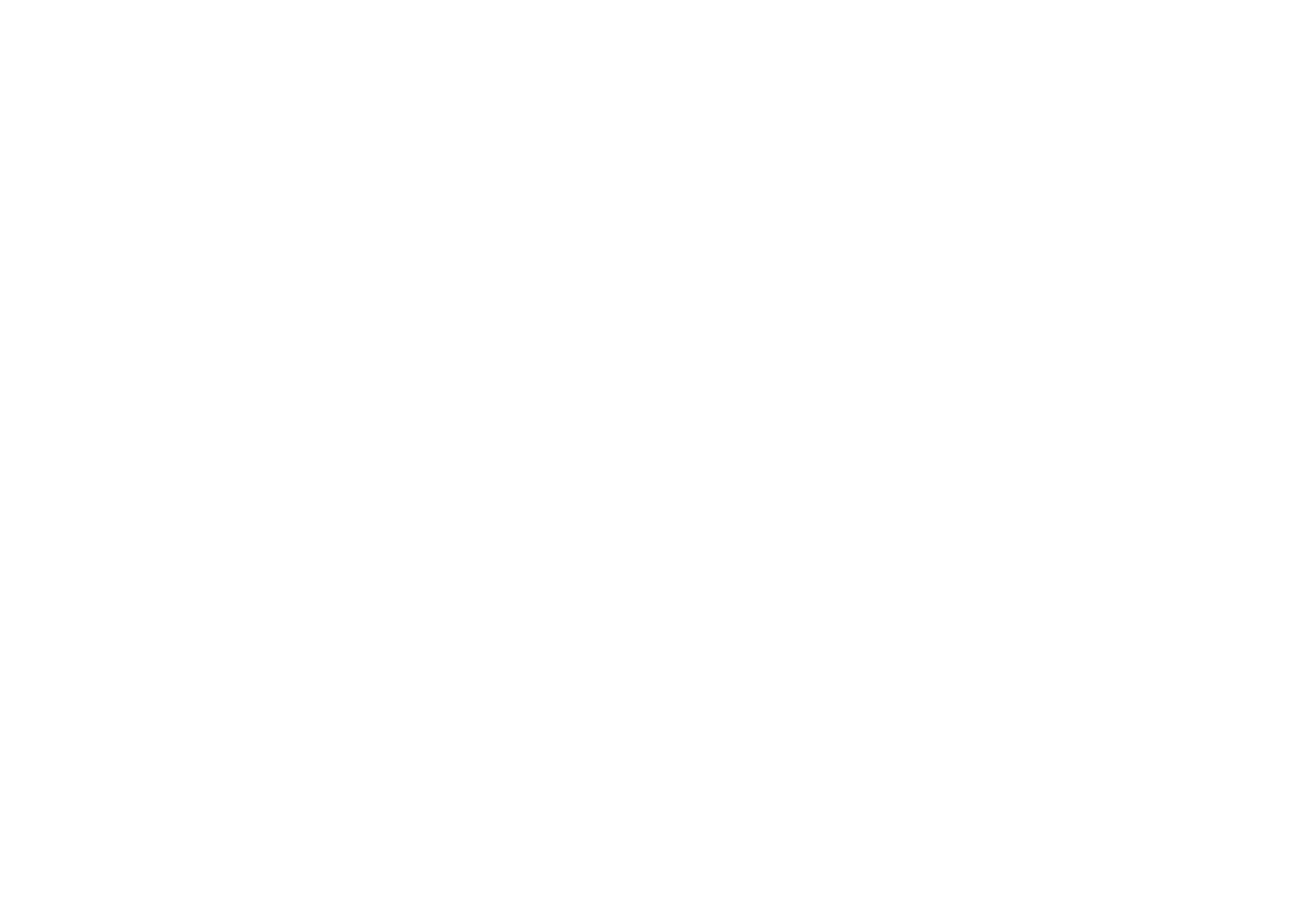| <b>Facility Plant</b> |  |
|-----------------------|--|
|                       |  |
|                       |  |
|                       |  |
|                       |  |
|                       |  |
|                       |  |
|                       |  |
|                       |  |
|                       |  |
|                       |  |
|                       |  |
|                       |  |
|                       |  |
| <b>INDICATE</b>       |  |

NORTH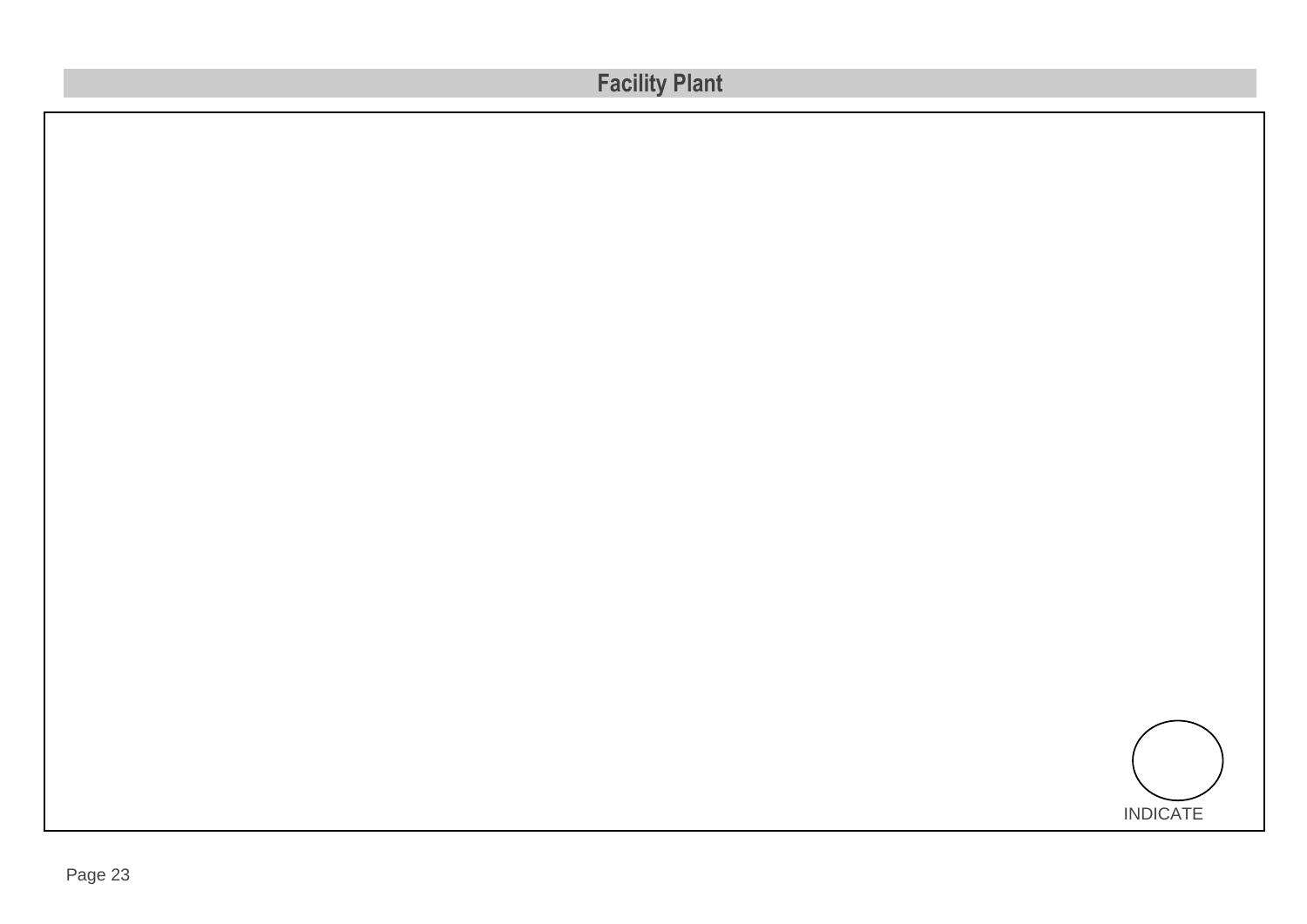## FACILITY PLAN DETAILS

The facility plan (overleaf) is to include the following-

- road access including street name/s;
- internal roadways within the facility providing access to the coldrooms;
- the location and identification of buildings at the facility:
- the location and size (m3) of each coldroom and the coldroom number or other code that uniquely identifies each coldroom at the facility.

COMPLETE THE FOLLOWING DETAILS FOR EACH COLDROOM SHOWN ON THE FACILITY PLAN -

| Coldroom Reference Code or No. | Size $(m^3)$ |
|--------------------------------|--------------|
|                                |              |
|                                |              |
|                                |              |
|                                |              |
|                                |              |
|                                |              |
|                                |              |
|                                |              |

#### ARRANGEMENT DETAILS

Applicant's Name (as shown on the application form)

Street Address of Facility (as shown on the application form)

Postcode

#### SCOPE OF ARRANGEMENT

Application is made for accreditation under Part A of ICA-07 *Cold Treatment -*

(full printed name) the

(position in business)

am authorised to sign on behalf of the business and I understand that-

accreditation will only be granted for the coldrooms nominated on the Facility Plan;

- (a) following accreditation, certification can only be issued in accordance with scope of accreditation detailed in the *Certificate of Accreditation for an Interstate Certification Assurance (ICA) Arrangement* covering the arrangement;
- (b) application must be made to amend any of the current details in the Application for Accreditation of a Business for an Interstate Certification Assurance Arrangement or this Facility Plan.

/ /

#### Signature Date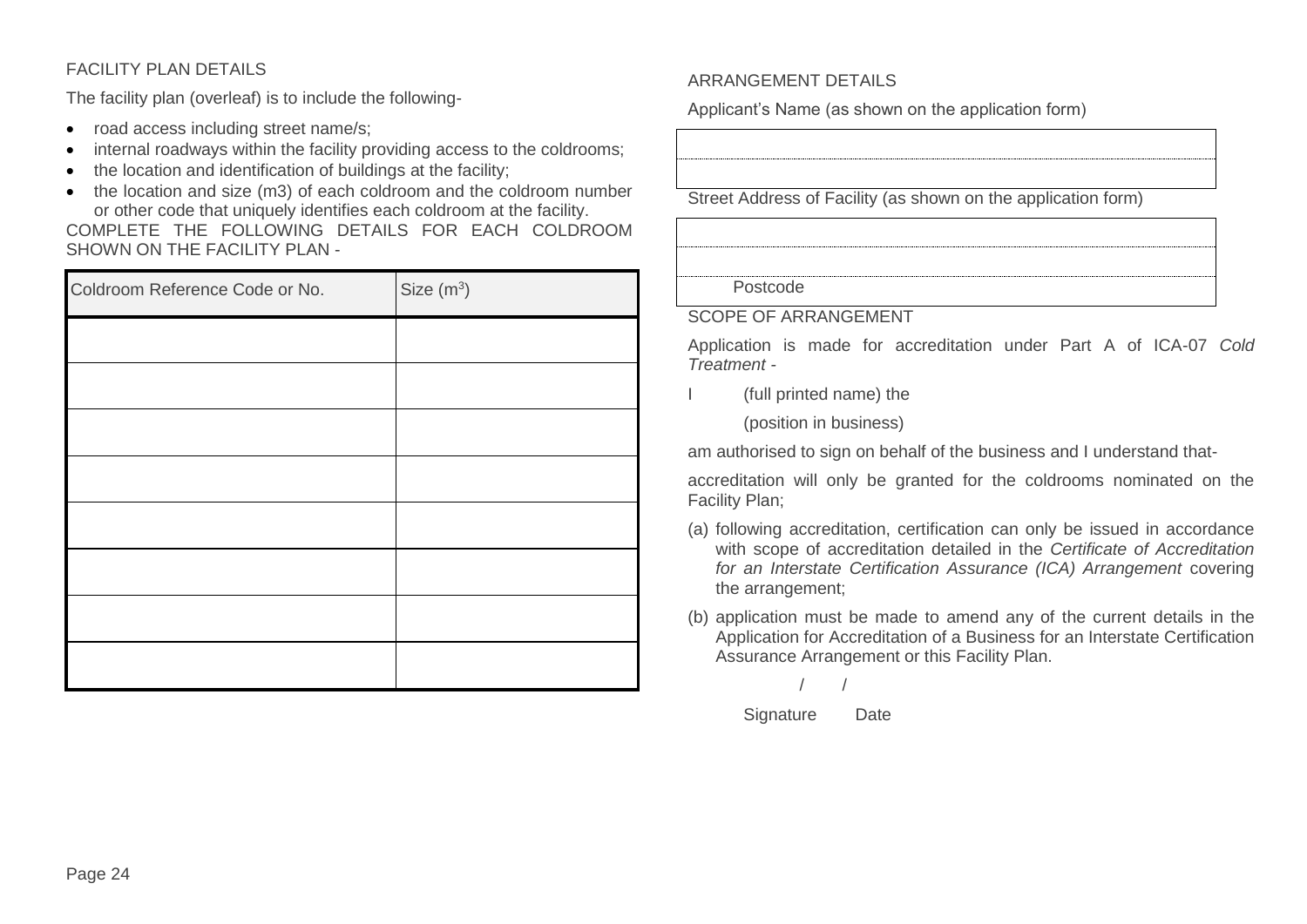## **CALIBRATION OF TEMPERATURE SENSORS AND RECORDING EQUIPMENT**

#### 1. Sensor Identification

Each sensor shall be uniquely identified by means of a tag attached to the sensor or on the adjacent wall or fruit container.

Each sensor shall be matched with the output data recorder.

A plan showing the location and identity of each sensor shall be maintained with the data recording instrument.

- 2. Equipment and Supplies
	- An insulated container with a volume of at least 1 litre and an open neck.
	- Thermometer clamp or similar device.
	- 5 litres of chilled deionised water.
	- Crushed ice made from deionised water.
- 3. Sensor Calibration Procedure

Sensor calibration shall be undertaken prior to commencing, and on completion of each cold treatment.

Calibration shall be conducted using a mixture of crushed ice made from deionised water, and deionised water in an insulated container using the following procedure –

- Fill the insulated container with crushed ice. Add sufficient pre-cooled deionised water to cover the ice.
- Thoroughly stir the ice/water mixture. Add additional ice as the ice melts.
- Using the thermometer clamp or similar device, submerge each sensor in the ice/water mixture. Sensors must not touch the sides or bottom of the container.
- Constantly stir the ice/water mixture while testing is being carried out. Allow the temperature shown by the sensors to stabilise at the lowest temperature obtainable.
- Two consecutive readings shall be recorded for each sensor at the lowest temperature obtainable. There shall be at least a 60 second interval between the two readings for any one sensor.

Calibration shall be to the nearest  $0.2^{\circ}$ C. For low resolution mini data loggers, calibration shall be to the nearest  $0.5^{\circ}$  C.

Any sensor that records a temperature of  $\pm 0.5^{\circ}$ C or more from the standard of 0.0°C shall be replaced.

The temperature variance of each sensor shall be calculated as the mean of the variation of the two readings from  $0^{\circ}$ C and shall be clearly identified for each sensor and traceable to the data recording instrument.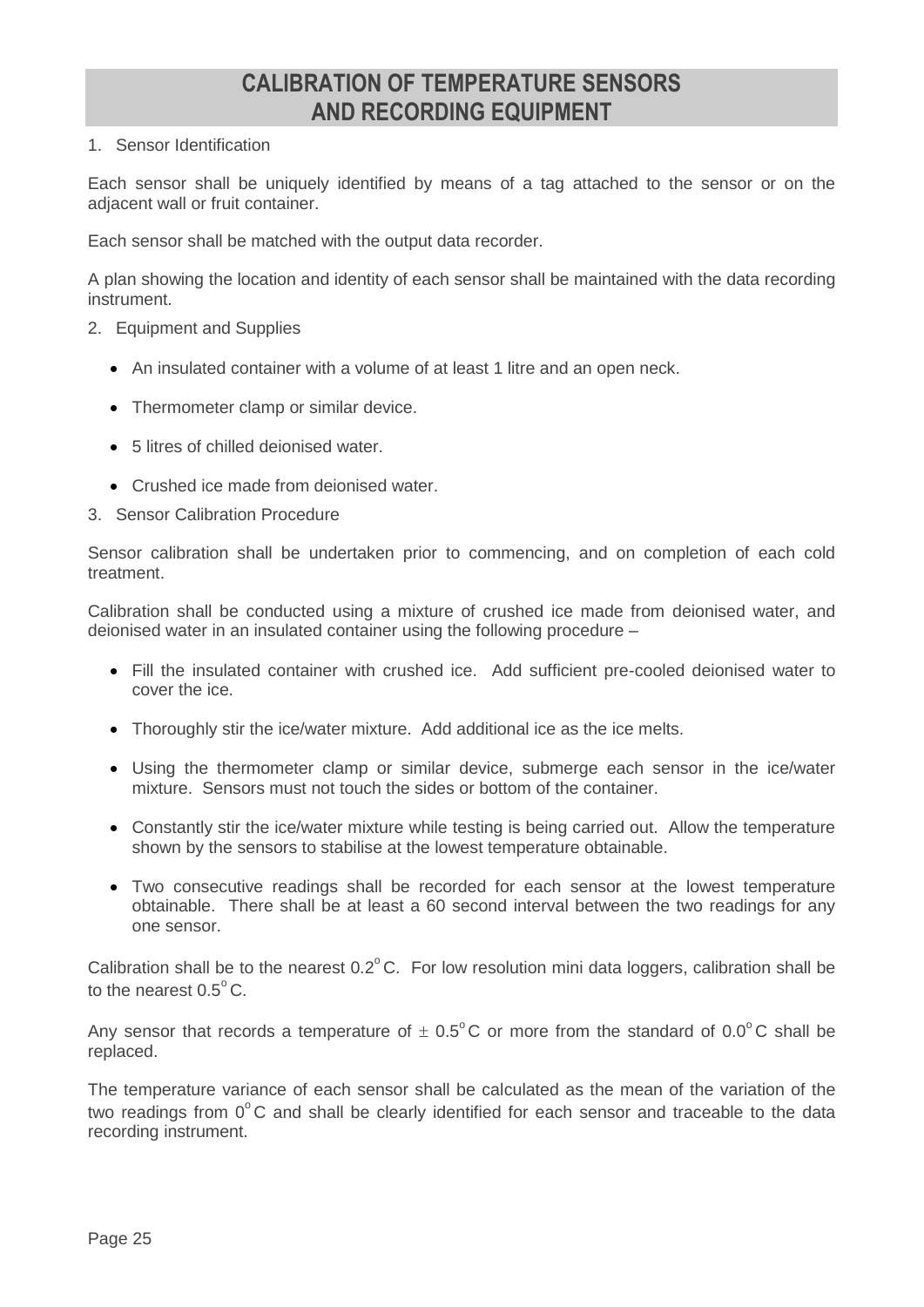## **COLDROOM LOADING AND TREATMENT RECORD**

Business Name

Interstate Produce No.

| W |  |  |  |  |
|---|--|--|--|--|
|---|--|--|--|--|

Coldroom

Treatment Lot Code or No.

-------------------------------------

| Date<br>$\circ$ f<br>Loading | Owner's Name                           | Fruit<br>(Type & Variety) | Quantity<br>(No. & Type) | <b>Comments</b>                                                                                           |
|------------------------------|----------------------------------------|---------------------------|--------------------------|-----------------------------------------------------------------------------------------------------------|
|                              |                                        |                           |                          |                                                                                                           |
|                              |                                        |                           |                          |                                                                                                           |
|                              |                                        |                           |                          |                                                                                                           |
|                              |                                        |                           |                          |                                                                                                           |
|                              |                                        |                           |                          |                                                                                                           |
|                              |                                        |                           |                          |                                                                                                           |
|                              |                                        |                           |                          |                                                                                                           |
|                              |                                        |                           |                          |                                                                                                           |
|                              |                                        |                           |                          |                                                                                                           |
|                              |                                        |                           |                          |                                                                                                           |
|                              |                                        |                           |                          |                                                                                                           |
|                              |                                        |                           |                          |                                                                                                           |
|                              |                                        |                           |                          |                                                                                                           |
|                              |                                        |                           |                          |                                                                                                           |
|                              |                                        |                           |                          |                                                                                                           |
|                              |                                        |                           |                          |                                                                                                           |
|                              |                                        |                           |                          |                                                                                                           |
|                              |                                        |                           |                          |                                                                                                           |
|                              |                                        |                           |                          |                                                                                                           |
|                              |                                        |                           |                          |                                                                                                           |
|                              | Date Treatment Commenced<br>$\sqrt{ }$ |                           | Date Treatment Completed | $\sqrt{2}$                                                                                                |
| <b>Treatment Temperature</b> |                                        | $^{\circ}$ C              | Number of Sensors Used   |                                                                                                           |
|                              |                                        |                           |                          | I certify that this treatment lot has been treated in accordance with the requirements of the Operational |

s been treated in accordance with the requirements of the Operational I certify that this treatment lot has<br>Procedure *Cold Treatment* [ICA-07].

Treatment Operator (Printed Name) Signature Date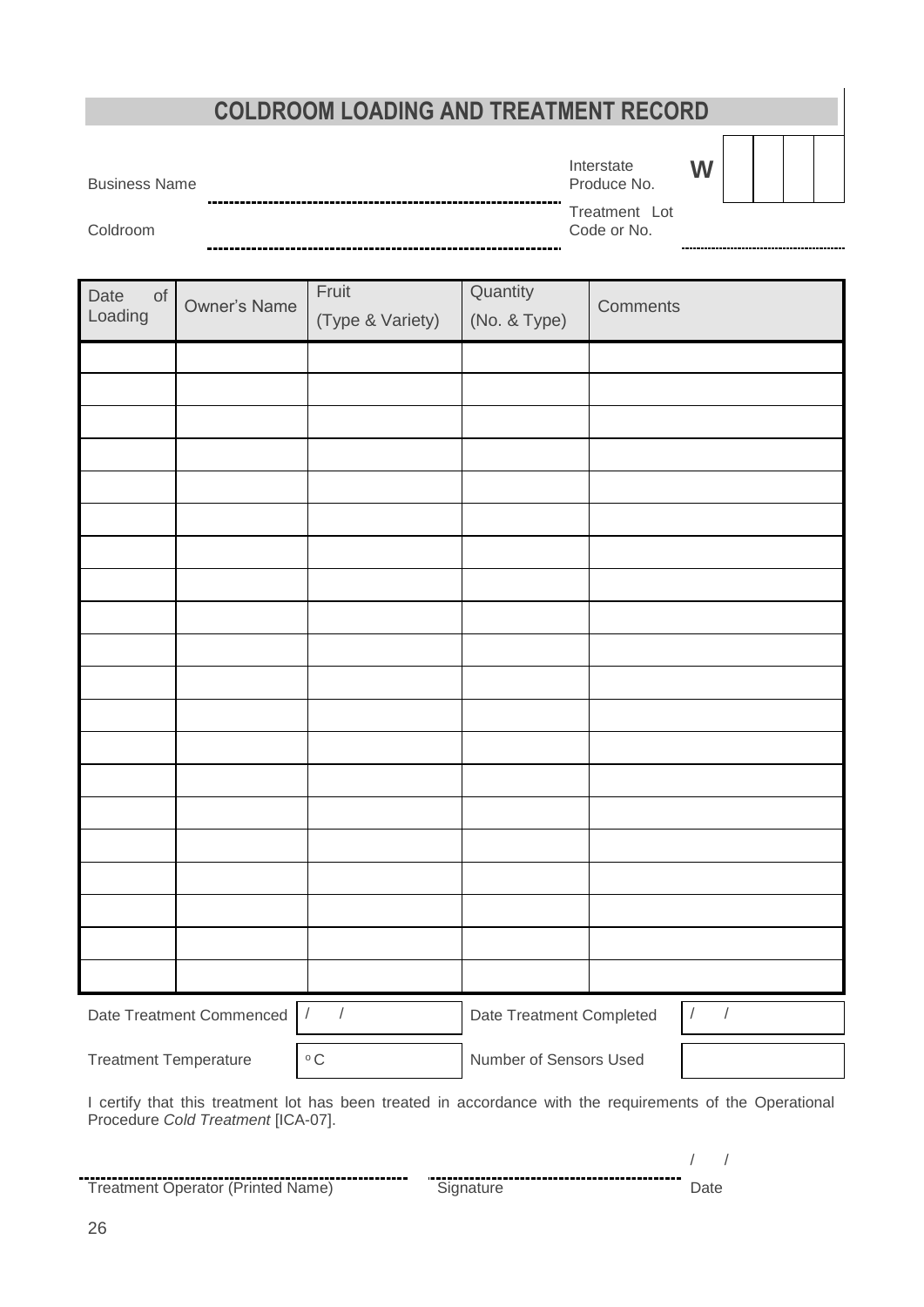<span id="page-26-0"></span>

|                          |                                          | <b>COLDROOM LOADING AND TREATMENT RECORD EXAMPLE</b>                                                                                            |                        |                                 |                |                    |     |   |
|--------------------------|------------------------------------------|-------------------------------------------------------------------------------------------------------------------------------------------------|------------------------|---------------------------------|----------------|--------------------|-----|---|
| <b>Business</b><br>Name  | Coldroom Co. Pty. Ltd.                   |                                                                                                                                                 |                        | Interstate<br>Produce No.       | W              | $\mathsf 9$<br>$9$ | $9$ | 9 |
| Coldroom                 | Room A                                   |                                                                                                                                                 | No.                    | <b>Treatment</b><br>Lot Code or | A1234          |                    |     |   |
| <b>of</b><br>Date        |                                          | Fruit                                                                                                                                           | Quantity               |                                 |                |                    |     |   |
| Loading                  | <b>Owner's Name</b>                      | (Type & Variety)                                                                                                                                | (No. & Type)           | <b>Comments</b>                 |                |                    |     |   |
| 12/10/99                 | Joe's Apples                             | G. Smith Apples                                                                                                                                 | 66 Bulk Bins           |                                 |                |                    |     |   |
|                          |                                          |                                                                                                                                                 |                        |                                 |                |                    |     |   |
|                          |                                          |                                                                                                                                                 |                        |                                 |                |                    |     |   |
|                          |                                          |                                                                                                                                                 |                        |                                 |                |                    |     |   |
|                          |                                          |                                                                                                                                                 |                        |                                 |                |                    |     |   |
|                          |                                          |                                                                                                                                                 |                        |                                 |                |                    |     |   |
|                          |                                          |                                                                                                                                                 |                        |                                 |                |                    |     |   |
|                          |                                          |                                                                                                                                                 |                        |                                 |                |                    |     |   |
|                          |                                          |                                                                                                                                                 |                        |                                 |                |                    |     |   |
|                          |                                          |                                                                                                                                                 |                        |                                 |                |                    |     |   |
|                          |                                          |                                                                                                                                                 |                        |                                 |                |                    |     |   |
|                          |                                          |                                                                                                                                                 |                        |                                 |                |                    |     |   |
|                          |                                          |                                                                                                                                                 |                        |                                 |                |                    |     |   |
|                          |                                          |                                                                                                                                                 |                        |                                 |                |                    |     |   |
|                          |                                          |                                                                                                                                                 |                        |                                 |                |                    |     |   |
|                          |                                          |                                                                                                                                                 |                        |                                 |                |                    |     |   |
|                          |                                          |                                                                                                                                                 |                        |                                 |                |                    |     |   |
| Date                     | Treatment                                | $\sqrt{2}$                                                                                                                                      | Date                   | Treatment                       |                |                    |     |   |
| Commenced                |                                          |                                                                                                                                                 | Completed              |                                 |                |                    |     |   |
|                          | <b>Treatment Temperature</b>             | 0.5C                                                                                                                                            | Number of Sensors Used |                                 | $\overline{4}$ |                    |     |   |
|                          |                                          | I certify that this treatment lot has been treated in accordance with the requirements of the<br>Operational Procedure Cold Treatment [ICA-07]. |                        |                                 |                |                    |     |   |
| <b>Terrence Operator</b> |                                          | T Operator                                                                                                                                      |                        |                                 | /27/10         |                    | 99  |   |
|                          | <b>Treatment Operator (Printed Name)</b> |                                                                                                                                                 | Signature              |                                 | Date           |                    |     |   |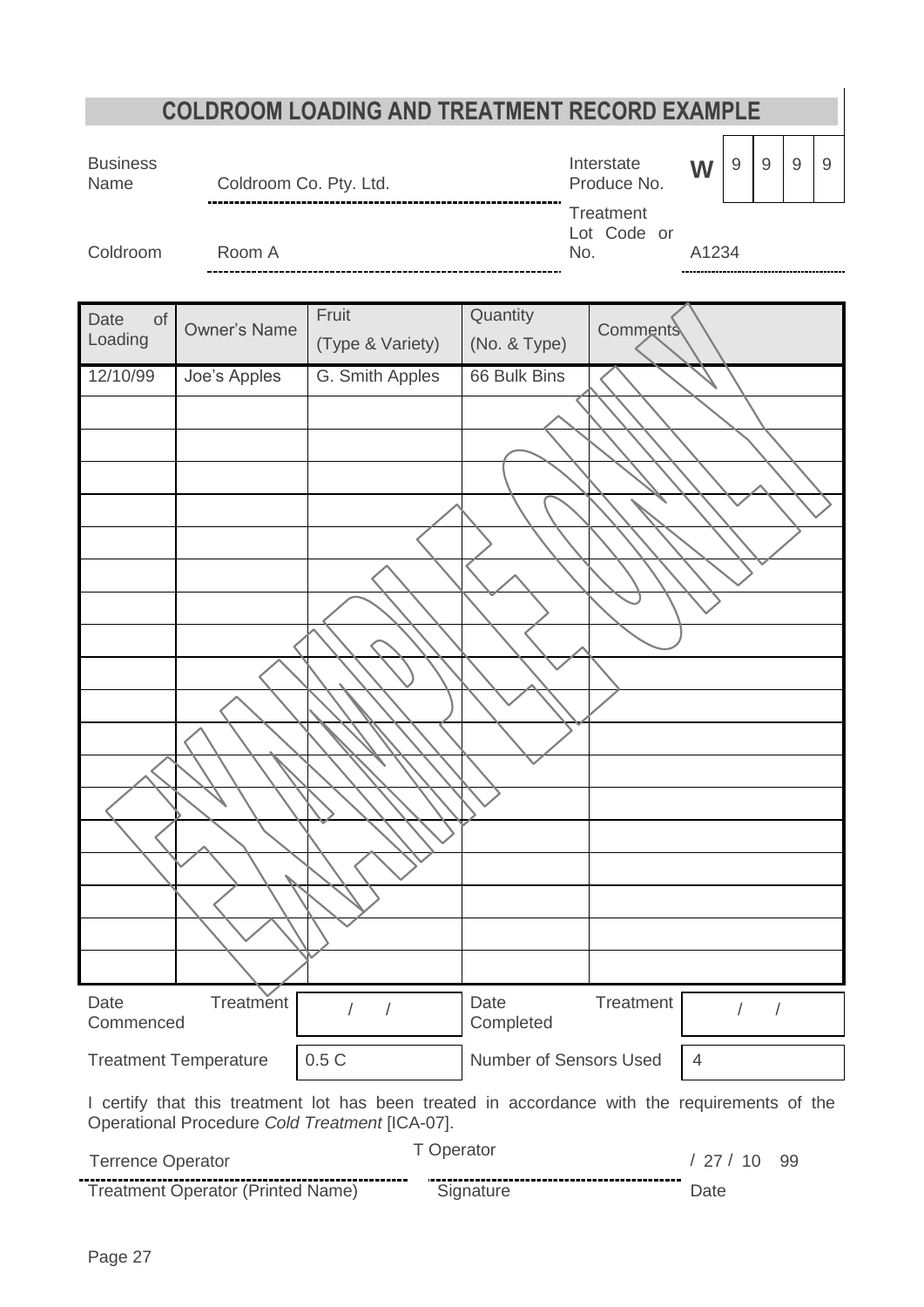## **COLD TREATMENT DECLARATION**

A Cold Treatment Declaration must be provided to the certifying/packer business to cover each delivery (lot) of fruit delivered to the other business for certification under the Operational Procedure ICA-07. under the Operational Procedure I (full printed name) an Authorised Signatory of - (Business name), Interstate Produce (IP) No. **W** hereby declare that the fruit listed below and delivered to - (Business name) Interstate Produce (IP) No. **W** on - / / *(date)* for certification under the Operational Procedure *Cold Treatment* [ICA-07], were cold treated as follows – **Treatment** Lot Code or Number Fruit Type and Variety **Number** and Type of Packages **Date Treatment** Commenc ed Date **Treatment Complete** d Number of **Treatment** Days Maximum **Temperat** ure  $(^\circ C)$ 

/ /

Signature Date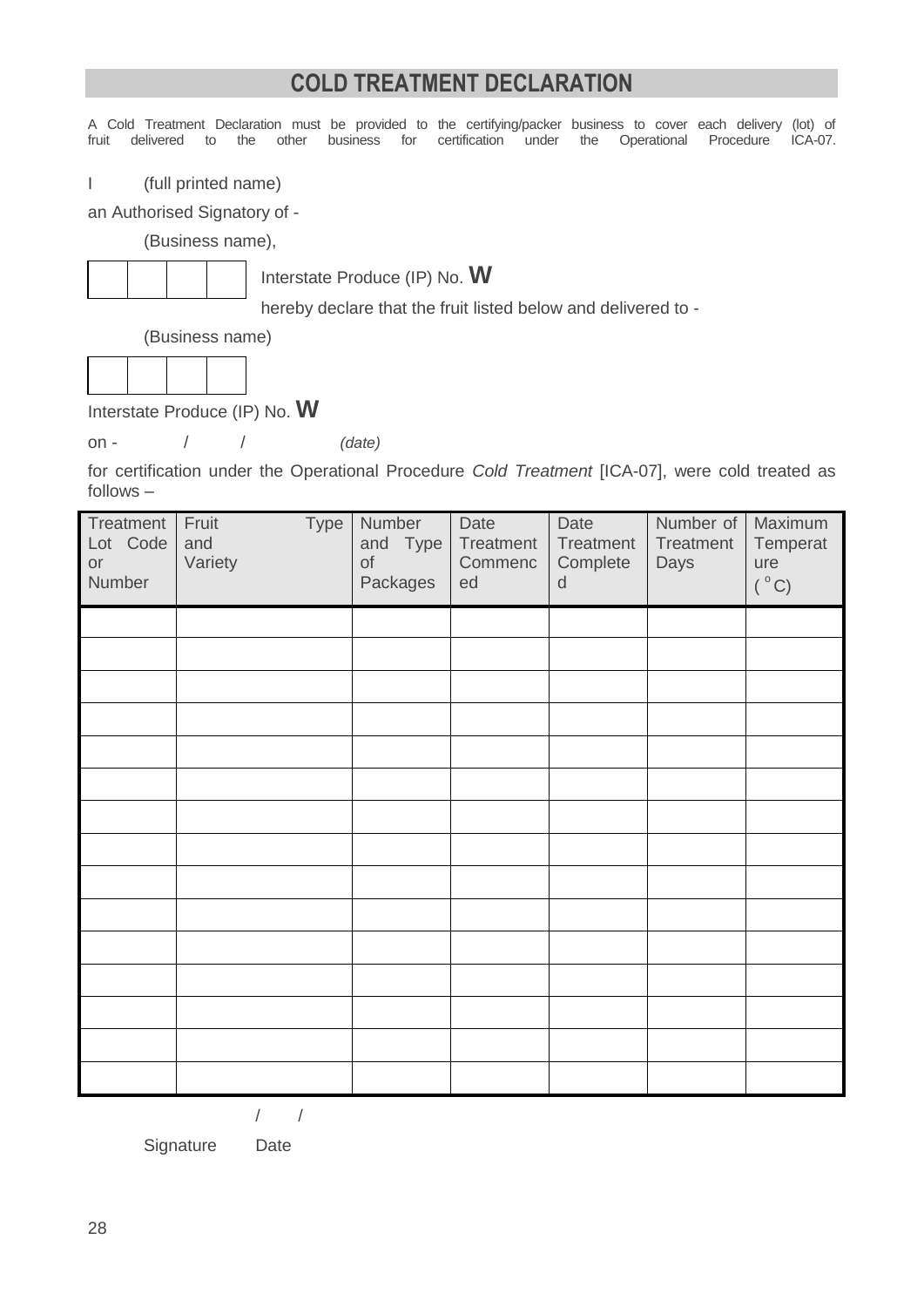## **COLD TREATMENT DECLARATION EXAMPLE**

| fruit<br>delivered                                                     | A Cold Treatment Declaration must be provided to the certifying/packer business to cover each delivery (lot) of<br>the<br>other<br>to                                                                                                                                     | business<br>for                                       | certification<br>under                    | the                                       | Operational<br>Procedure                    | $ICA-07.$                                   |  |  |
|------------------------------------------------------------------------|---------------------------------------------------------------------------------------------------------------------------------------------------------------------------------------------------------------------------------------------------------------------------|-------------------------------------------------------|-------------------------------------------|-------------------------------------------|---------------------------------------------|---------------------------------------------|--|--|
| (full printed name)<br>John Controller<br>an Authorised Signatory of - |                                                                                                                                                                                                                                                                           |                                                       |                                           |                                           |                                             |                                             |  |  |
| 9<br>9<br>9                                                            | (Business name),<br>9                                                                                                                                                                                                                                                     | Coldroom Co. Pty Ltd<br>Interstate Produce (IP) No. W |                                           |                                           |                                             |                                             |  |  |
| 9<br>$\mathbf 0$<br>$on -$<br>$follows -$                              | hereby declare that the fruit listed below and delivered to<br>(Business name)<br>Joe's Apples Pty<br>0<br>9<br>Interstate Produce (IP) No. W<br>28 / 10 / 99<br>(date)<br>for certification under the Operational Procedure Cold Treatment NGA-07], were cold treated as |                                                       |                                           |                                           |                                             |                                             |  |  |
| <b>Treatment</b><br>Lot Code<br><b>or</b>                              | Fruit<br><b>Type</b><br>and<br>Variety                                                                                                                                                                                                                                    | Mûmber<br>Type<br>and<br>Юř<br>Packages               | <b>Qate</b><br>Treatment<br>Commenc<br>ed | <b>Date</b><br>Treatment<br>Complete<br>d | Number of<br>Treatment<br>Days <sub>o</sub> | Maximum<br>Temperat<br>ure<br>$(^{\circ}C)$ |  |  |
| Number                                                                 |                                                                                                                                                                                                                                                                           |                                                       |                                           |                                           |                                             |                                             |  |  |
| A1234                                                                  | G. Smith Apples                                                                                                                                                                                                                                                           | 16 Bins                                               | 12/10/99                                  | 27/10/99                                  | 14 days                                     | $0.5^{\circ}$ C                             |  |  |
| A1237                                                                  | Red Del. Apples                                                                                                                                                                                                                                                           | <b>A</b> ⁄Bins                                        | 12/10/99                                  | 27/10/99                                  | 14 days                                     | $0.5^{\circ}$ C                             |  |  |
|                                                                        |                                                                                                                                                                                                                                                                           |                                                       |                                           |                                           |                                             |                                             |  |  |
|                                                                        |                                                                                                                                                                                                                                                                           |                                                       |                                           |                                           |                                             |                                             |  |  |
|                                                                        |                                                                                                                                                                                                                                                                           |                                                       |                                           |                                           |                                             |                                             |  |  |
|                                                                        |                                                                                                                                                                                                                                                                           |                                                       |                                           |                                           |                                             |                                             |  |  |
|                                                                        |                                                                                                                                                                                                                                                                           |                                                       |                                           |                                           |                                             |                                             |  |  |
|                                                                        |                                                                                                                                                                                                                                                                           |                                                       |                                           |                                           |                                             |                                             |  |  |
|                                                                        |                                                                                                                                                                                                                                                                           |                                                       |                                           |                                           |                                             |                                             |  |  |
|                                                                        |                                                                                                                                                                                                                                                                           |                                                       |                                           |                                           |                                             |                                             |  |  |
|                                                                        |                                                                                                                                                                                                                                                                           |                                                       |                                           |                                           |                                             |                                             |  |  |
|                                                                        |                                                                                                                                                                                                                                                                           |                                                       |                                           |                                           |                                             |                                             |  |  |
|                                                                        |                                                                                                                                                                                                                                                                           |                                                       |                                           |                                           |                                             |                                             |  |  |

Signature Date J Controller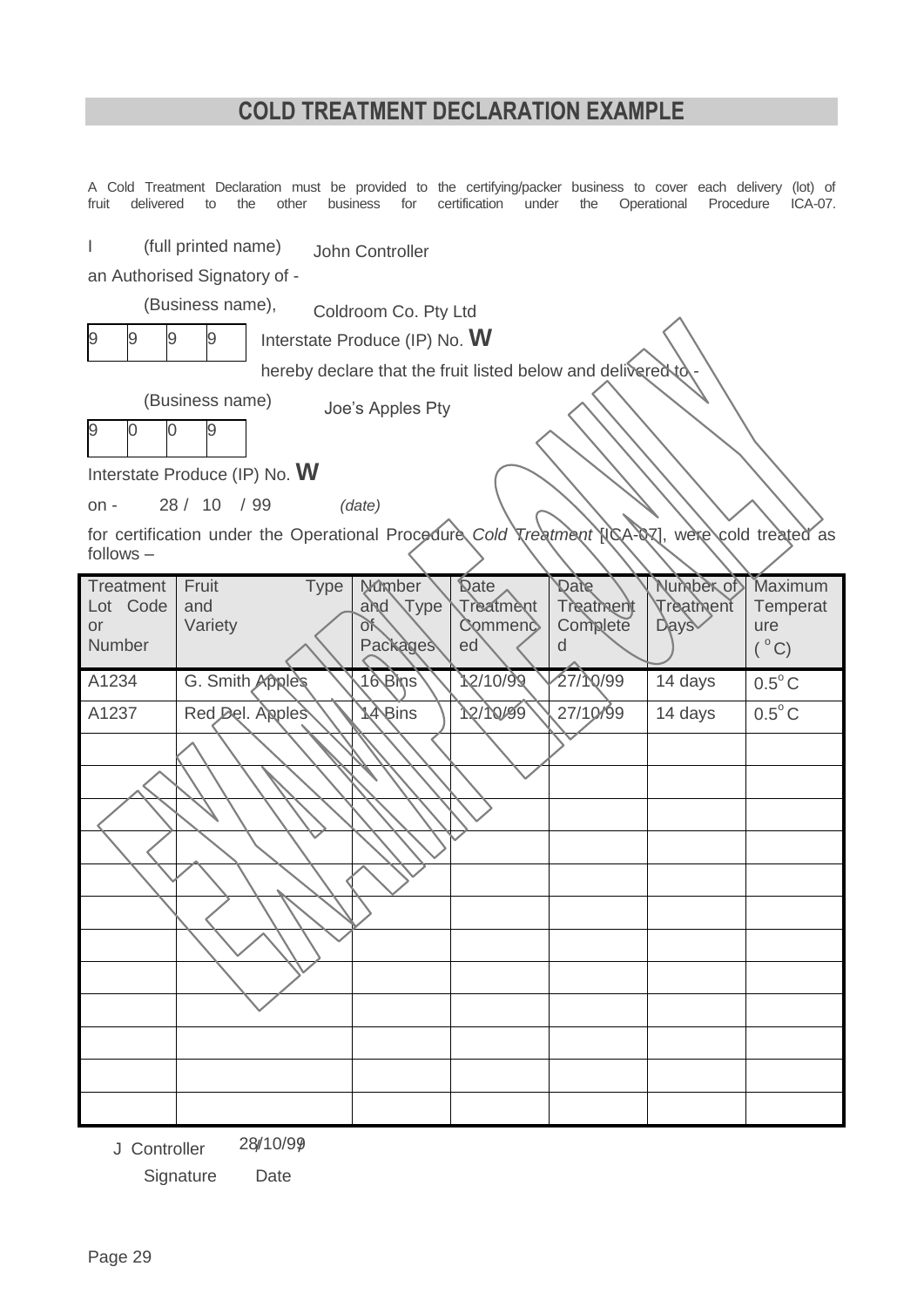# **COLD TREATMENT PACKING RECORD**

**Business** Name

Interstate Produce No. **W**

Date of Packing **Treatment** Lot Code or Number Fruit Type & **Variety Quantity** of Bins Type of Packed Number &<br>Type of **Packages** PHAC Number **Certification** Controller's Initials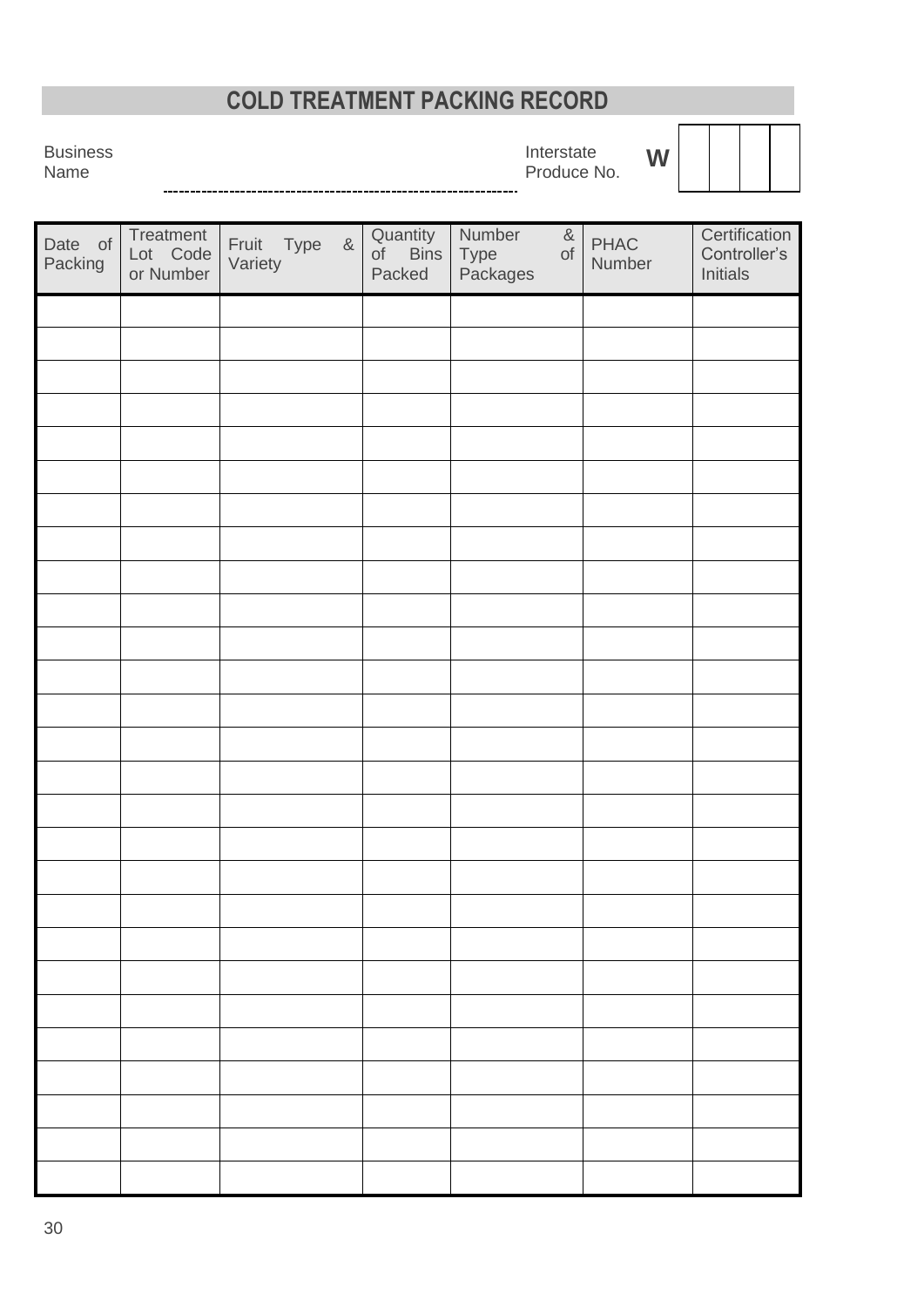## **COLD TREATMENT PACKING RECORD EXAMPLE**

Business<br>Name

Joe's Apples Pty Ltd<br>--------------------------------

Interstate Interstate **W**<br>Produce No.

|--|

Date of Packing **Treatment** Lot Code or Number Fruit Type & Variety **Quantity** of Bins Packed Number & Type of Packages PHAC Number **Certification** Controller's Initials 29/10/99 A1234 G. Smith Apples 40 565 900909 JC 29/10/99 | A1237 | Red Del. Apples | 10 | 140 | 900910 | JC 30/10/99 B1211 Packham Pears 32 448 900915 JC 31/10/99 A1234 G. Smith Apples 26 415 900941 JC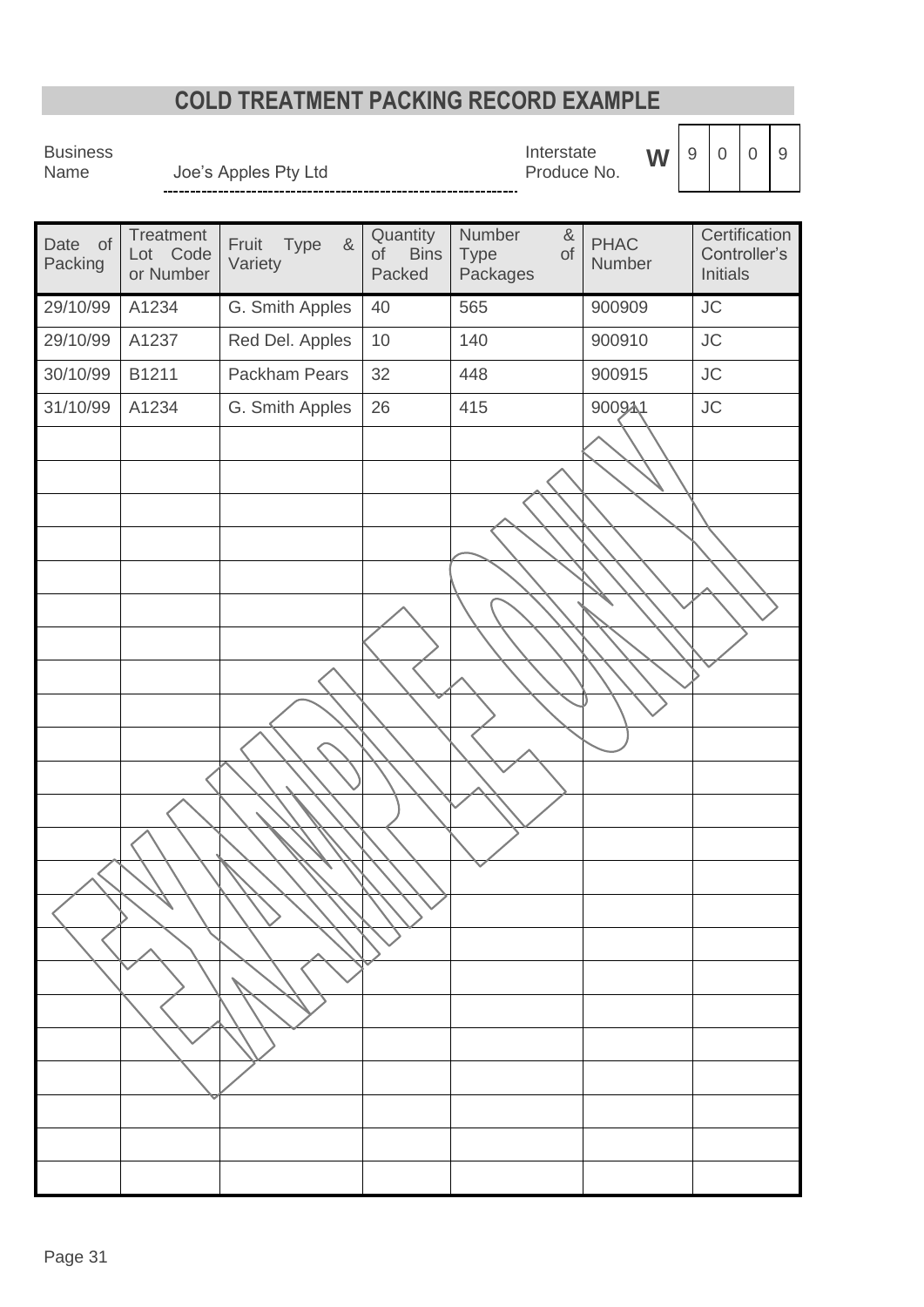The Coldroom Sensor Placement Plan should comprise a diagram of the coldroom and include the location and identification of each temperature sensor.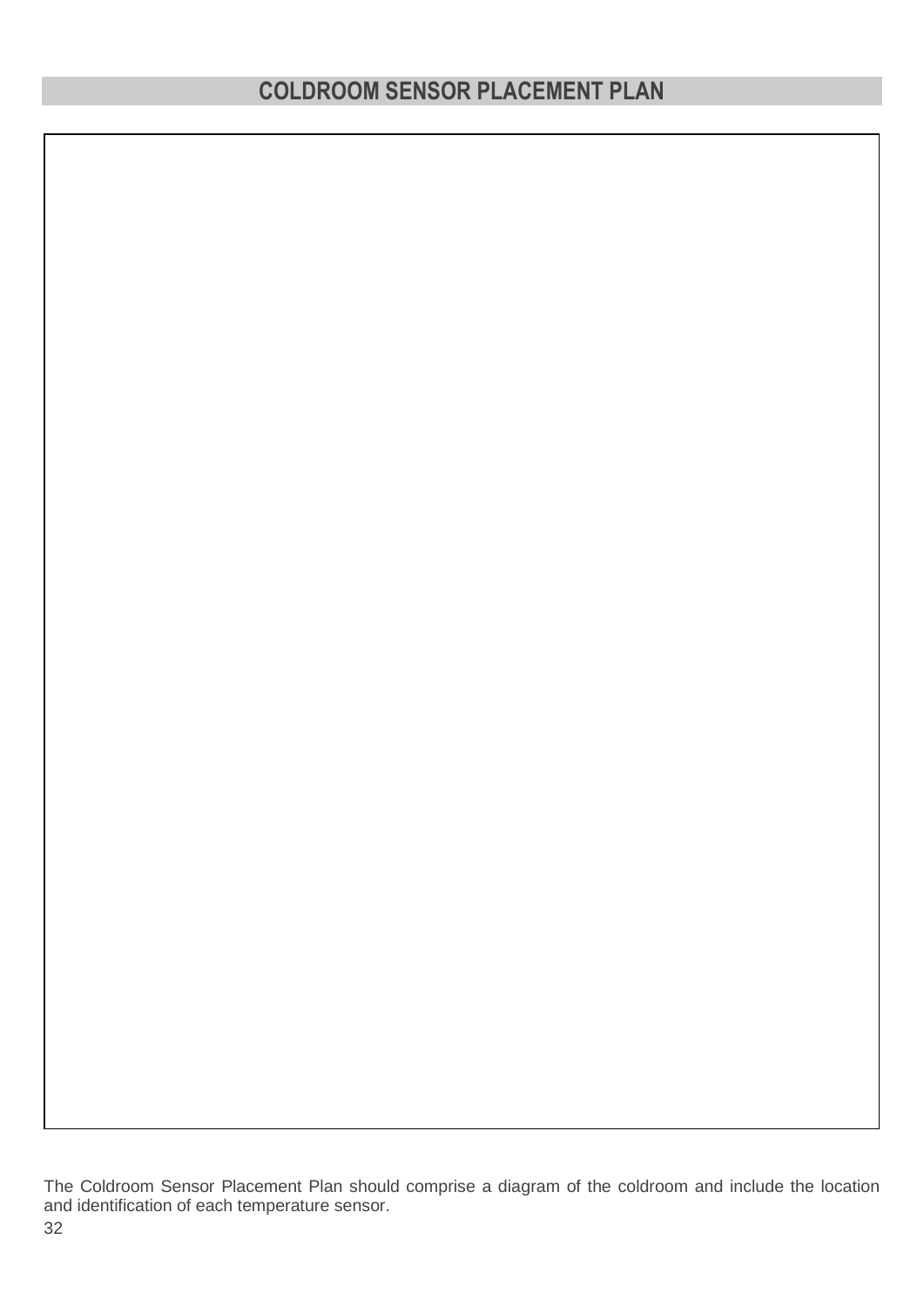# **COLDROOM SENSOR CALIBRATION TEST RECORD**

**Business** Name

Interstate Produce No. **W**

Data Recording

Coldroom

-------------

Instrument ID.

|                 |           | Sensor             | First                      | Second                            | Sensor                                         | <b>Treatment Operator</b> |           |  |  |
|-----------------|-----------|--------------------|----------------------------|-----------------------------------|------------------------------------------------|---------------------------|-----------|--|--|
| Date<br>Testing | $\circ f$ | Identificatio<br>n | Reading at<br>$^{\rm o}$ C | Reading at<br>$^{\circ} \text{C}$ | Correction<br>Value<br>$(\pm$<br>$^{\circ}$ C) | <b>Printed Name</b>       | Signature |  |  |
|                 |           |                    |                            |                                   |                                                |                           |           |  |  |
|                 |           |                    |                            |                                   |                                                |                           |           |  |  |
|                 |           |                    |                            |                                   |                                                |                           |           |  |  |
|                 |           |                    |                            |                                   |                                                |                           |           |  |  |
|                 |           |                    |                            |                                   |                                                |                           |           |  |  |
|                 |           |                    |                            |                                   |                                                |                           |           |  |  |
|                 |           |                    |                            |                                   |                                                |                           |           |  |  |
|                 |           |                    |                            |                                   |                                                |                           |           |  |  |
|                 |           |                    |                            |                                   |                                                |                           |           |  |  |
|                 |           |                    |                            |                                   |                                                |                           |           |  |  |
|                 |           |                    |                            |                                   |                                                |                           |           |  |  |
|                 |           |                    |                            |                                   |                                                |                           |           |  |  |
|                 |           |                    |                            |                                   |                                                |                           |           |  |  |
|                 |           |                    |                            |                                   |                                                |                           |           |  |  |
|                 |           |                    |                            |                                   |                                                |                           |           |  |  |
|                 |           |                    |                            |                                   |                                                |                           |           |  |  |
|                 |           |                    |                            |                                   |                                                |                           |           |  |  |
|                 |           |                    |                            |                                   |                                                |                           |           |  |  |
|                 |           |                    |                            |                                   |                                                |                           |           |  |  |
|                 |           |                    |                            |                                   |                                                |                           |           |  |  |
|                 |           |                    |                            |                                   |                                                |                           |           |  |  |
|                 |           |                    |                            |                                   |                                                |                           |           |  |  |